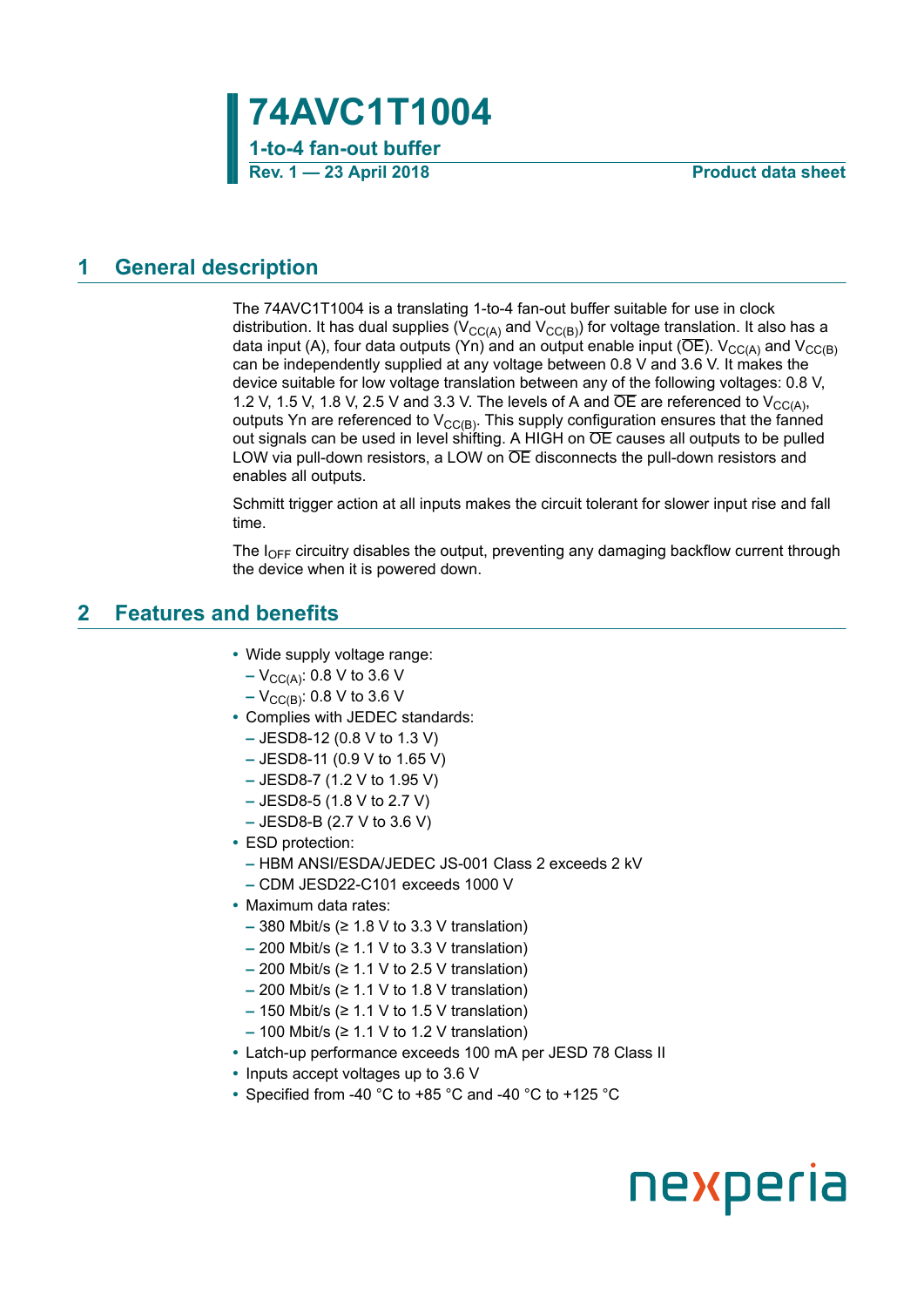**1-to-4 fan-out buffer**

## <span id="page-1-0"></span>**3 Ordering information**

| Table 1. Ordering information |                   |                     |                                                                                                               |                |  |  |  |  |  |
|-------------------------------|-------------------|---------------------|---------------------------------------------------------------------------------------------------------------|----------------|--|--|--|--|--|
| Type number                   | Package           |                     |                                                                                                               |                |  |  |  |  |  |
|                               | Temperature range | <b>Name</b>         | <b>Description</b>                                                                                            | <b>Version</b> |  |  |  |  |  |
| 74AVC1T1004DP                 | -40 °C to +125 °C | TSSOP <sub>10</sub> | plastic thin shrink small outline package;<br>10 leads; body width 3 mm                                       | SOT552-1       |  |  |  |  |  |
| 74AVC1T1004GU33               | -40 °C to +125 °C | X2QFN10             | plastic extremely thin small outline package;<br>no leads; 10 terminals; body $1.6 \times 1.3 \times 0.33$ mm | SOT1430-1      |  |  |  |  |  |

## <span id="page-1-1"></span>**4 Marking**

| <b>Table 2. Marking codes</b> |                     |
|-------------------------------|---------------------|
| Type number                   | <b>Marking code</b> |
| 74AVC1T1004DP                 | Bc                  |
| 74AVC1T1004GU33               | Bc                  |

## <span id="page-1-2"></span>**5 Functional diagram**

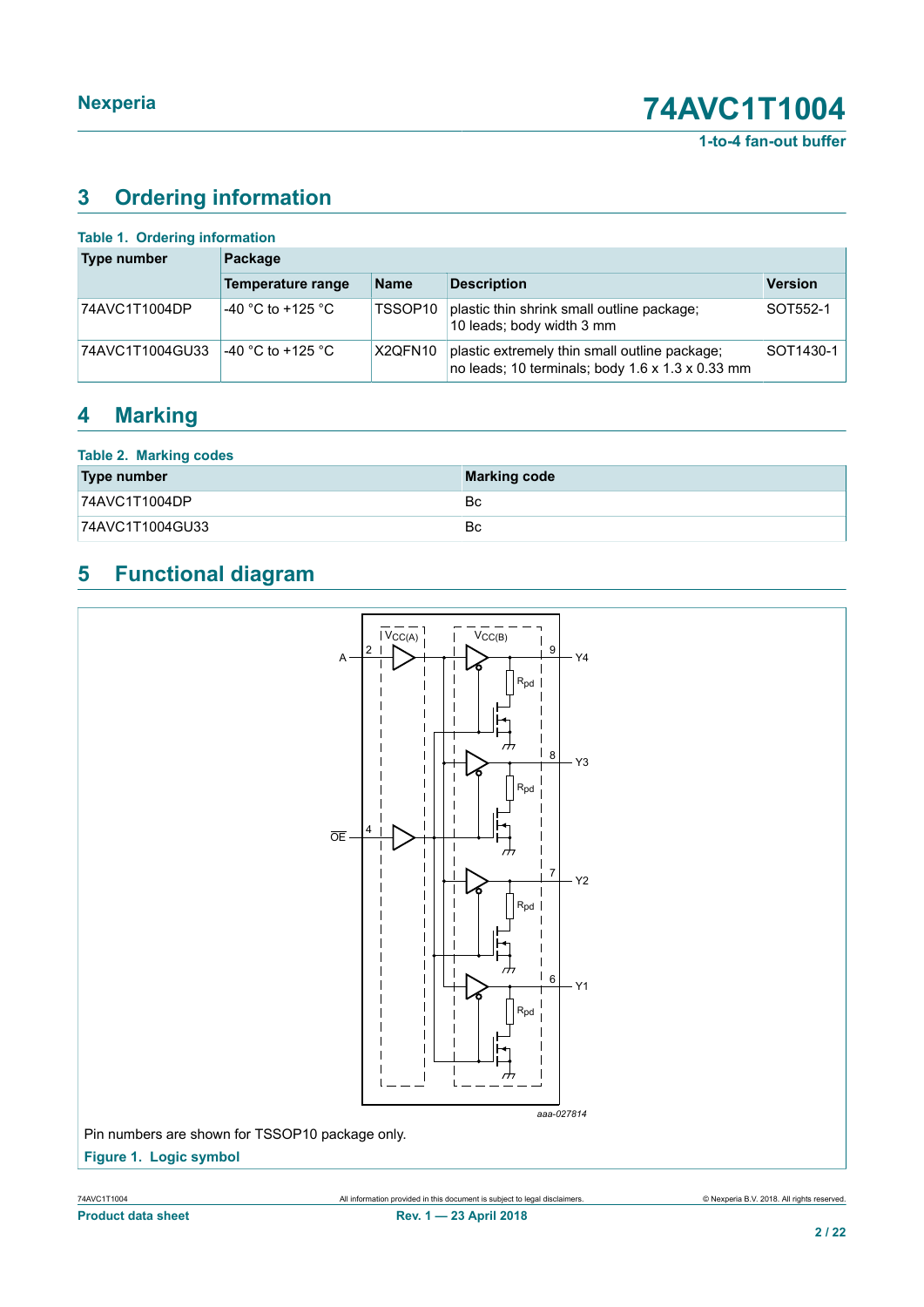**1-to-4 fan-out buffer**

## <span id="page-2-1"></span>**6 Pinning information**

## <span id="page-2-2"></span><span id="page-2-0"></span>**6.1 Pinning**



## <span id="page-2-3"></span>**6.2 Pin description**

| <b>Table 3. Pin description</b><br><b>Symbol</b> | Pin                          |            | <b>Description</b>                                                   |  |  |
|--------------------------------------------------|------------------------------|------------|----------------------------------------------------------------------|--|--|
|                                                  | <b>SOT552-1</b><br>SOT1430-1 |            |                                                                      |  |  |
| $V_{CC(A)}$                                      |                              | 10         | supply voltage A                                                     |  |  |
| l A                                              | 2                            |            | data input (referenced to $V_{CC(A)}$ )                              |  |  |
| GND <sup>[1]</sup>                               | 3, 5                         | 2, 4       | ground $(0 V)$                                                       |  |  |
| <b>OE</b>                                        | 4                            | 3          | output enable input (active LOW) (referenced to V <sub>CC(A)</sub> ) |  |  |
| Y1, Y2, Y3, Y4                                   | 6, 7, 8, 9                   | 5, 6, 7, 8 | data outputs (referenced to $V_{CC(B)}$ )                            |  |  |
| $V_{\text{CC}(B)}$                               | 10                           | 9          | supply voltage B                                                     |  |  |

[1] All GND pins must be connected to ground (0 V).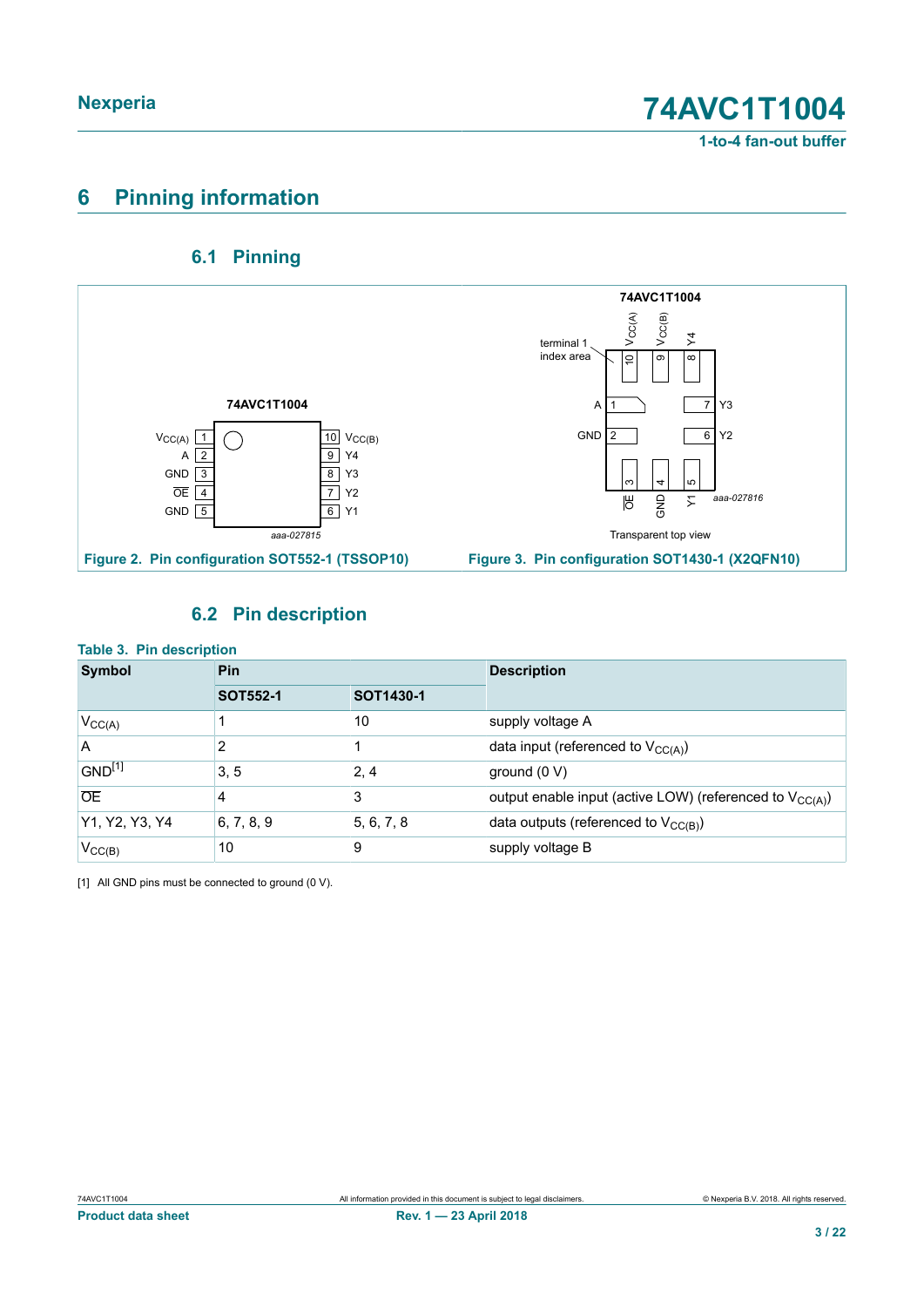## <span id="page-3-4"></span><span id="page-3-1"></span><span id="page-3-0"></span>**7 Functional description**

### <span id="page-3-3"></span><span id="page-3-2"></span>**Table 4. Function table [\[1\]](#page-3-0)**

| <b>Inputs</b> |           | Output   |
|---------------|-----------|----------|
| <b>OE</b>     | A         | Yn       |
|               | -         | <u>_</u> |
|               | Н         | H        |
| lн            | $\lambda$ | -        |

[1] H = HIGH voltage level;

L = LOW voltage level;

 $X =$  don't care.

## <span id="page-3-5"></span>**8 Limiting values**

### **Table 5. Limiting values**

In accordance with the Absolute Maximum Rating System (IEC 60134). Voltages are referenced to GND (ground = 0 V).

| <b>Symbol</b>          | <b>Parameter</b>        | <b>Conditions</b>             | Min    | <b>Max</b>               | <b>Unit</b> |
|------------------------|-------------------------|-------------------------------|--------|--------------------------|-------------|
| $V_{\text{CC}(A)}$     | supply voltage A        |                               | $-0.5$ | $+4.6$                   | $\vee$      |
| $V_{CC(B)}$            | supply voltage B        |                               | $-0.5$ | $+4.6$                   | $\vee$      |
| $V_{1}$                | input voltage           | $[1]$                         | $-0.5$ | $+4.6$                   | $\vee$      |
| $V_{\rm O}$            | output voltage          | [1] [2]<br>$OE = LOW$         | $-0.5$ | $V_{\text{CC}(B)} + 0.5$ | $\vee$      |
|                        |                         | [1]<br>$\overline{OE}$ = HIGH | $-0.5$ | $+4.6$                   | V           |
| $I_{\mathsf{IK}}$      | input clamping current  | $V_1 < 0 V$                   | -50    | $\overline{\phantom{a}}$ | mA          |
| $I_{OK}$               | output clamping current | $V_O < 0 V$                   | -50    |                          | mA          |
| $I_{\rm O}$            | output current          | $V_O = 0$ V to $V_{CC(B)}$    | -      | ±50                      | mA          |
| $I_{\rm CC}$           | supply current          | $I_{CC(A)}$ or $I_{CC(B)}$    | -      | 100                      | mA          |
| <b>I<sub>GND</sub></b> | ground current          |                               | $-100$ | $\overline{\phantom{a}}$ | mA          |
| $T_{\text{stg}}$       | storage temperature     |                               | $-65$  | $+150$                   | $^{\circ}C$ |
| $P_{\text{tot}}$       | total power dissipation | $T_{amb}$ = -40 °C to +125 °C |        |                          |             |
|                        |                         | $[3]$<br>SOT552-1 package     |        | 250                      | mW          |
|                        |                         | $[4]$<br>SOT1430-1 package    |        | 250                      | mW          |

[1] The minimum input voltage ratings and output voltage ratings may be exceeded if the input and output current ratings are observed.

[2]  $V_{\text{CC(B)}}$  + 0.5 V should not exceed 4.6 V.

[3] For SOT552-1 package: above 120 °C, the value of  $P_{\text{tot}}$  derates linearly with 8.3 mW/K.

[4]  $\,$  For SOT1430-1 package: above 100  $^{\circ}$ C, the value of  $P_{\rm tot}$  derates linearly with 5.2 mW/K.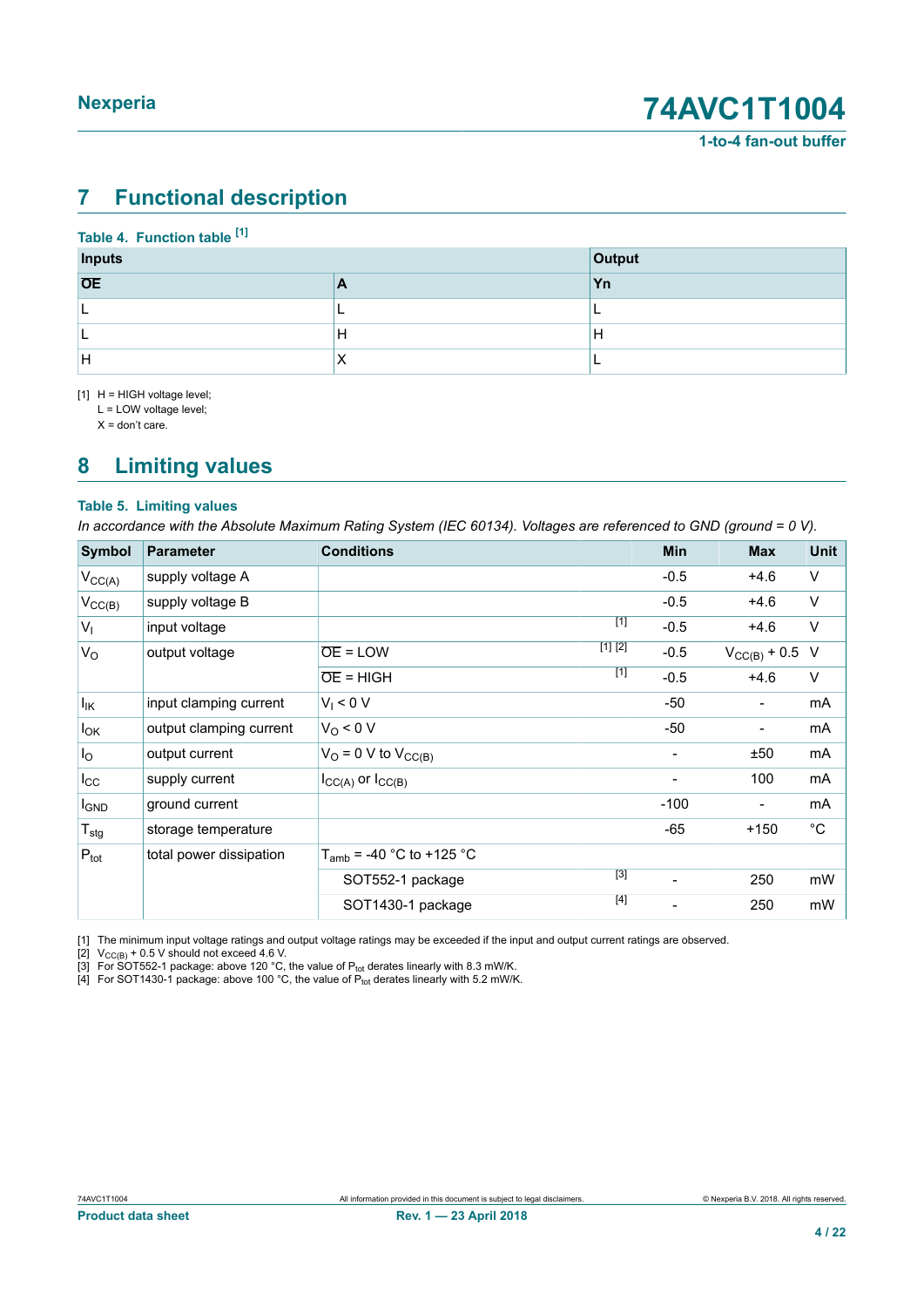**1-to-4 fan-out buffer**

## <span id="page-4-0"></span>**9 Recommended operating conditions**

|  | Table 6. Recommended operating conditions |  |  |
|--|-------------------------------------------|--|--|
|--|-------------------------------------------|--|--|

| Symbol              | <b>Parameter</b>                    | <b>Conditions</b>            | <b>Min</b> | <b>Max</b>       | <b>Unit</b> |
|---------------------|-------------------------------------|------------------------------|------------|------------------|-------------|
| $V_{CC(A)}$         | supply voltage A                    |                              | 0.8        | 3.6              | V           |
| $V_{CC(B)}$         | supply voltage B                    |                              | 0.8        | 3.6              | V           |
| $V_{1}$             | input voltage                       |                              | 0          | 3.6              | V           |
| $V_{\rm O}$         | output voltage                      | $\overline{OE}$ = LOW        | 0          | $V_{\text{CCB}}$ | V           |
|                     |                                     | $\overline{OE}$ = HIGH       | 0          | 3.6              | V           |
| $T_{amb}$           | ambient temperature                 |                              | -40        | $+125$           | $^{\circ}C$ |
| $\Delta t/\Delta V$ | input transition rise and fall rate | $V_{CC(A)} = 0.8 V$ to 3.6 V | 0          | 200              | ns/V        |

## <span id="page-4-1"></span>**10 Static characteristics**

### **Table 7. Static characteristics**

*At recommended operating conditions; voltages are referenced to GND (ground = 0 V).*

| Symbol         | Parameter                 | <b>Conditions</b>                                                                                   |            | $T_{amb}$ = 25 °C |            |           |
|----------------|---------------------------|-----------------------------------------------------------------------------------------------------|------------|-------------------|------------|-----------|
|                |                           |                                                                                                     | <b>Min</b> | <b>Typ</b>        | <b>Max</b> |           |
| $V_{OH}$       | HIGH-level output voltage | $V_i = V_{iH}$ or $V_{iL}$                                                                          |            |                   |            |           |
|                |                           | $I_{\text{O}}$ = -1.5 mA; $V_{\text{CC(B)}}$ = 0.8 V                                                |            | 0.69              |            | V         |
| $V_{OL}$       | LOW-level output voltage  | $V_1 = V_{1H}$ or $V_{II}$                                                                          |            |                   |            |           |
|                |                           | $I_{\text{O}}$ = 1.5 mA; $V_{\text{CC(B)}}$ = 0.8 V                                                 |            | 0.07              |            | $\vee$    |
| h              | input leakage current     | A, $\overline{OE}$ input; $V_1 = 0$ V or 3.6 V;<br>$V_{CC(A)} = V_{CC(B)} = 0.8 \text{ V}$ to 3.6 V |            | ±0.025            | ±0.25      | μA        |
| $I_{OFF}$      | power-off leakage current | $V_1$ or $V_0$ = 0 V to 3.6 V;<br>$V_{CC(A)}$ or $V_{CC(B)} = 0$ V                                  |            | ±0.1              | ±1         | μA        |
| $R_{pd}$       | pull-down resistance      |                                                                                                     |            | 50                |            | $k\Omega$ |
| C <sub>1</sub> | input capacitance         | A, $\overline{OE}$ input; $V_1 = 0$ V or 3.3 V;<br>$V_{CC(A)} = 3.3 V$                              |            | 1.2               |            | pF        |
| C <sub>O</sub> | output capacitance        | Yn; $V_O$ = 3.3 V or 0 V; $V_{CC(B)}$ = 3.3 V                                                       |            | 4.7               |            | pF        |

### **Table 8. Static characteristics**

*At recommended operating conditions; voltages are referenced to GND (ground = 0 V).*

|                 | Symbol Parameter                             | <b>Conditions</b>                   |                     |                              | $T_{amb}$ = -40 °C to +85 °C $T_{amb}$ = -40 °C to +125 °C Unit |            |   |
|-----------------|----------------------------------------------|-------------------------------------|---------------------|------------------------------|-----------------------------------------------------------------|------------|---|
|                 |                                              |                                     | <b>Min</b>          | <b>Max</b>                   | <b>Min</b>                                                      | <b>Max</b> |   |
| V <sub>IH</sub> | HIGH-level input $A$ , $\overline{OE}$ input |                                     |                     |                              |                                                                 |            |   |
|                 | voltage                                      | $V_{CC(A)} = 0.8 V$                 | $0.70V_{CC(A)}$     | $\overline{\phantom{a}}$     | $0.70V_{\text{CC(A)}}$                                          |            | V |
|                 |                                              | $V_{CC(A)} = 1.1 V$ to 1.95 V       | $0.65V_{\rm CC(A)}$ | $\qquad \qquad \blacksquare$ | $0.65V_{\rm CC(A)}$                                             |            | v |
|                 |                                              | $V_{\text{CC(A)}}$ = 2.3 V to 2.7 V | 1.6                 | $\overline{\phantom{a}}$     | 1.6                                                             |            | ٧ |
|                 |                                              | $V_{CC(A)} = 3.0 V$ to 3.6 V        | 2                   | $\overline{\phantom{a}}$     | $\overline{2}$                                                  |            | V |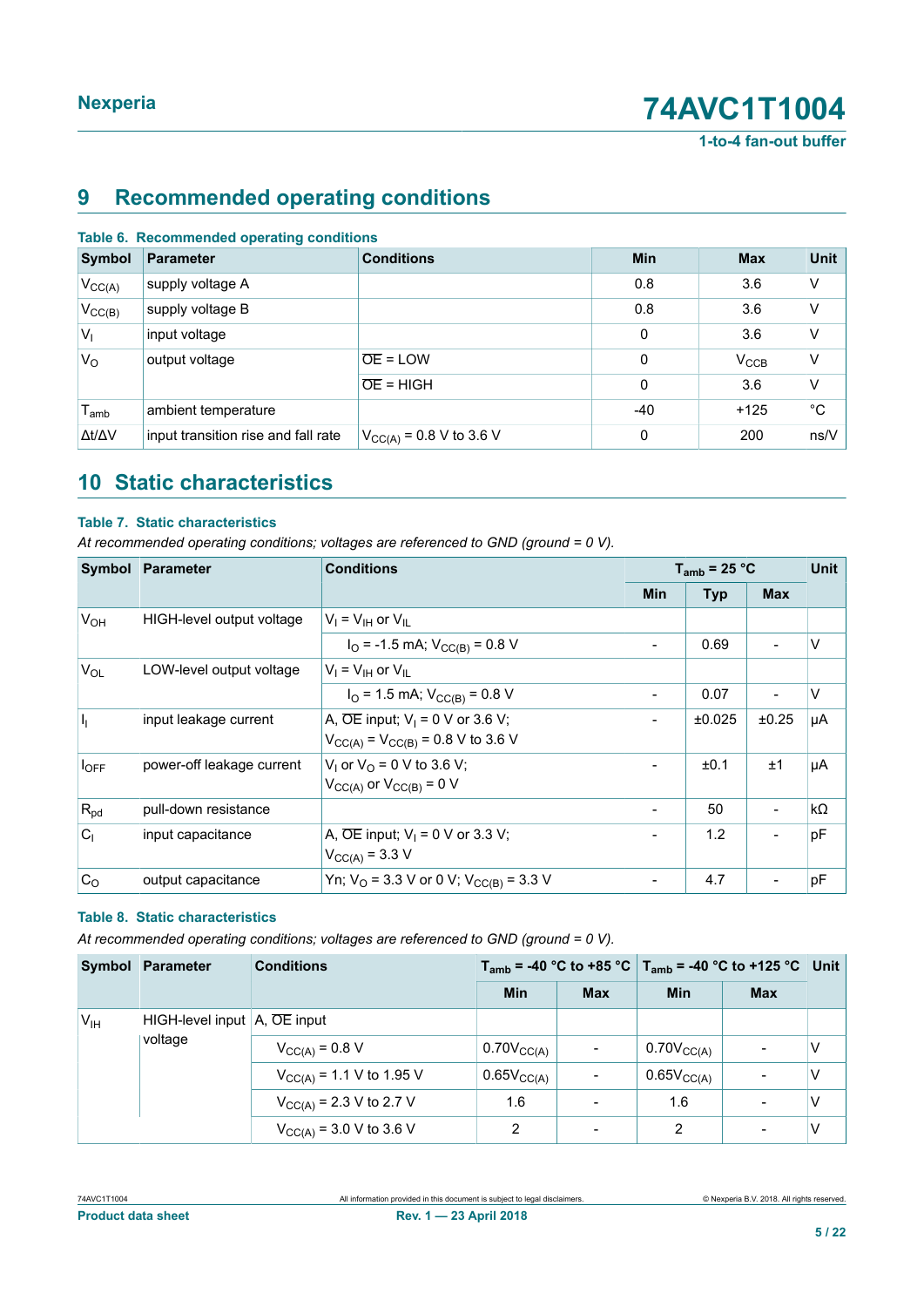## **1-to-4 fan-out buffer**

|                       | Symbol Parameter                                       | <b>Conditions</b>                                                                                                         |                              |                          | $T_{amb}$ = -40 °C to +85 °C   $T_{amb}$ = -40 °C to +125 °C Unit |                          |    |
|-----------------------|--------------------------------------------------------|---------------------------------------------------------------------------------------------------------------------------|------------------------------|--------------------------|-------------------------------------------------------------------|--------------------------|----|
|                       |                                                        |                                                                                                                           | Min                          | <b>Max</b>               | Min                                                               | <b>Max</b>               |    |
| $V_{IL}$              | LOW-level input $\overline{A}$ , $\overline{OE}$ input |                                                                                                                           |                              |                          |                                                                   |                          |    |
|                       | voltage                                                | $V_{CC(A)} = 0.8 V$                                                                                                       |                              | $0.30V_{CC(A)}$          | $\overline{\phantom{a}}$                                          | $0.30V_{CC(A)}$          | V  |
|                       |                                                        | $V_{CC(A)} = 1.1 V$ to 1.95 V                                                                                             |                              | 0.35V <sub>CC(A)</sub>   | $\overline{\phantom{a}}$                                          | 0.35V <sub>CC(A)</sub>   | V  |
|                       |                                                        | $V_{\text{CC(A)}}$ = 2.3 V to 2.7 V                                                                                       |                              | 0.7                      | $\overline{\phantom{a}}$                                          | 0.7                      | V  |
|                       |                                                        | $V_{CC(A)} = 3.0 V$ to 3.6 V                                                                                              | $\blacksquare$               | 0.8                      | $\overline{\phantom{0}}$                                          | 0.8                      | V  |
| <b>V<sub>OH</sub></b> | <b>HIGH-level</b>                                      | $V_I = V_{IH}$ or $V_{IL}$                                                                                                |                              |                          |                                                                   |                          |    |
|                       | output voltage                                         | $I_{\Omega}$ = -100 µA;<br>$V_{\text{CC(B)}}$ = 0.8 V to 3.6 V                                                            | $V_{CC(B)} - 0.1$            | $\overline{\phantom{a}}$ | $V_{CC(B)} - 0.1$                                                 | $\overline{\phantom{a}}$ | V  |
|                       |                                                        | $I_{\text{O}}$ = -3 mA; $V_{\text{CC(B)}}$ = 1.1 V                                                                        | 0.85                         | $\overline{\phantom{a}}$ | 0.85                                                              | $\blacksquare$           | V  |
|                       |                                                        | $I_{\text{O}}$ = -6 mA; $V_{\text{CC(B)}}$ = 1.4 V                                                                        | 1.05                         | $\overline{\phantom{a}}$ | 1.05                                                              | $\overline{\phantom{a}}$ | V  |
|                       |                                                        | $I_{\text{O}}$ = -8 mA; $V_{\text{CC(B)}}$ = 1.65 V                                                                       | 1.2                          | $\blacksquare$           | 1.2                                                               | $\blacksquare$           | V  |
|                       |                                                        | $I_{\text{O}}$ = -9 mA; $V_{\text{CC(B)}}$ = 2.3 V                                                                        | 1.75                         | $\overline{\phantom{a}}$ | 1.75                                                              | $\overline{\phantom{a}}$ | V  |
|                       |                                                        | $I_{\text{O}}$ = -12 mA; $V_{\text{CC(B)}}$ = 3.0 V                                                                       | 2.3                          | $\overline{\phantom{a}}$ | 2.3                                                               | $\overline{\phantom{a}}$ | V  |
| $V_{OL}$              | LOW-level<br>output voltage                            | $V_I = V_{IH}$ or $V_{IL}$                                                                                                |                              |                          |                                                                   |                          |    |
|                       |                                                        | $I_{\text{O}}$ = 100 µA;<br>$V_{CC(B)} = 0.8 V$ to 3.6 V                                                                  |                              | 0.1                      |                                                                   | 0.1                      | V  |
|                       |                                                        | $I_{\text{O}}$ = 3 mA; $V_{\text{CC(B)}}$ = 1.1 V                                                                         | $\overline{\phantom{a}}$     | 0.25                     | $\overline{a}$                                                    | 0.25                     | V  |
|                       |                                                        | $I_{\text{O}}$ = 6 mA; $V_{\text{CC(B)}}$ = 1.4 V                                                                         | $\overline{\phantom{a}}$     | 0.35                     |                                                                   | 0.35                     | V  |
|                       |                                                        | $I_{\text{O}}$ = 8 mA; $V_{\text{CC(B)}}$ = 1.65 V                                                                        | $\overline{\phantom{a}}$     | 0.45                     | $\overline{\phantom{a}}$                                          | 0.45                     | V  |
|                       |                                                        | $I_{\text{O}}$ = 9 mA; $V_{\text{CC(B)}}$ = 2.3 V                                                                         | $\overline{\phantom{a}}$     | 0.55                     | $\overline{\phantom{a}}$                                          | 0.55                     | V  |
|                       |                                                        | $I_{\text{O}}$ = 12 mA; $V_{\text{CC(B)}}$ = 3.0 V                                                                        | $\blacksquare$               | 0.7                      | $\overline{\phantom{a}}$                                          | 0.7                      | V  |
| Hj.                   | input leakage<br>current                               | A, $\overline{OE}$ input; $V_1 = 0$ V or 3.6 V;<br>$V_{CC(A)} = V_{CC(B)} = 0.8 \text{ V}$ to 3.6 V                       | $\qquad \qquad \blacksquare$ | ±1                       | $\overline{\phantom{a}}$                                          | ±5                       | μA |
| $I_{OFF}$             | power-off<br>leakage current                           | $V_1$ or $V_0$ = 0 V to 3.6 V;<br>$V_{CC(B)} = 0 V;$<br>$V_{\text{CC(A)}}$ = 0.8 V to 3.6 V                               | $\overline{\phantom{a}}$     | $\pm 5$                  |                                                                   | ±30                      | μA |
| $I_{\text{CC}(A)}$    | supply current A                                       | $V_1 = 0$ V or $V_{CC(A)}$ ; $I_0 = 0$ A;<br>$V_{CC(A)} = 0.8 V$ to 3.6 V;<br>$V_{\text{CC(B)}}$ = 0.8 V to 3.6 V         |                              | 8                        |                                                                   | 50                       | μA |
| $I_{\text{CC}(B)}$    | supply current B                                       | $V_1 = 0$ V or $V_{CC(A)}$ ; $I_0 = 0$ A;<br>$V_{CC(A)} = 0.8 V$ to 3.6 V;<br>$V_{\text{CC(B)}} = 0.8 \text{ V}$ to 3.6 V |                              | 8                        |                                                                   | 50                       | μA |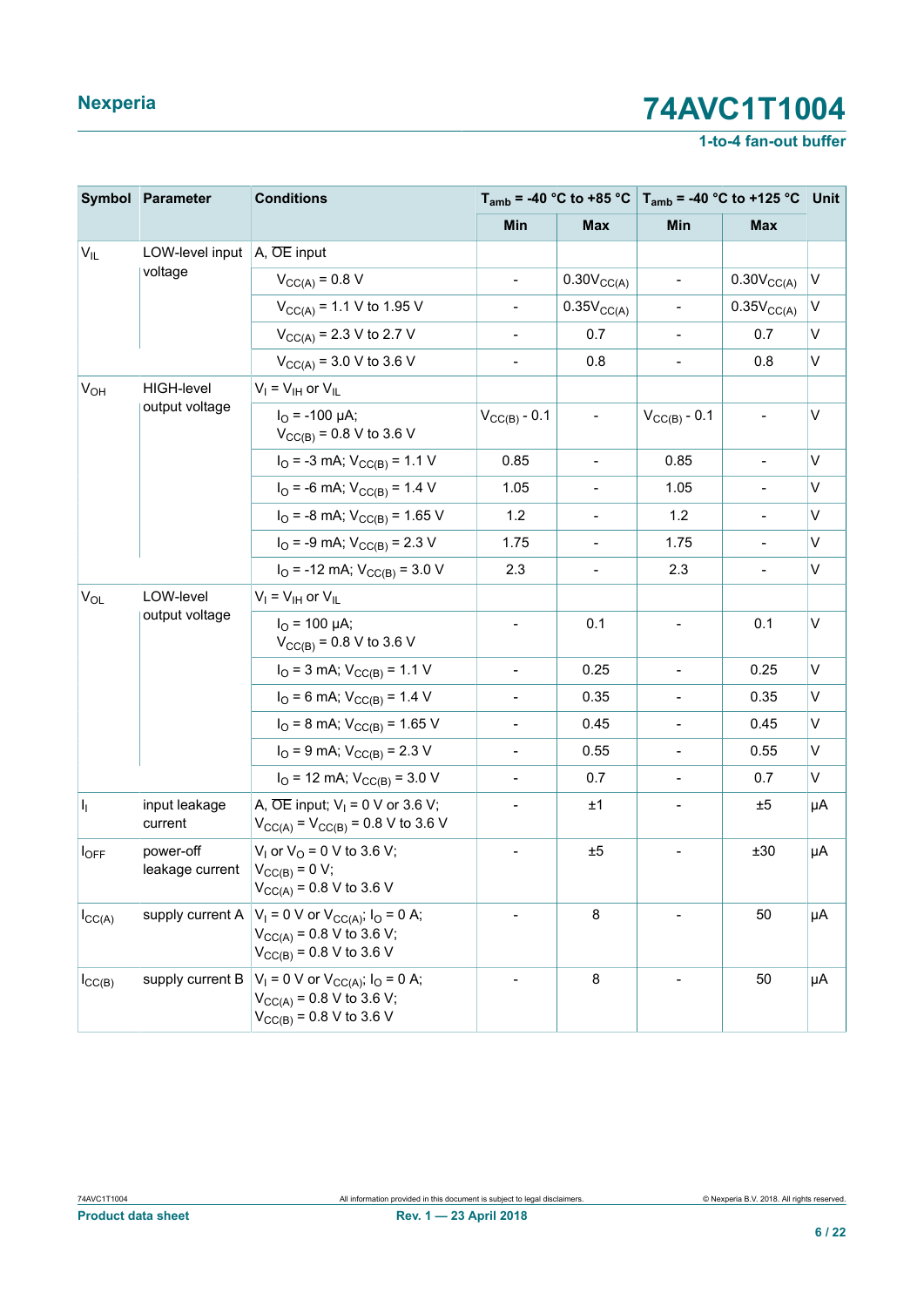## <span id="page-6-1"></span><span id="page-6-0"></span>**11 Dynamic characteristics**

## **Table 9. Typical dynamic characteristics at**  $V_{CC(A)} = 0.8$  **V and**  $T_{amb} = 25$  **°C**  $^{[1]}$  $^{[1]}$  $^{[1]}$

Voltages are referenced to GND (ground = 0 V); for test circuit, see [Figure 6](#page-11-0); for waveforms, see [Figure 4](#page-10-0) and [Figure 5](#page-10-1).

| Symbol          | <b>Parameter</b>  | <b>Conditions</b>     | $V_{\text{CC(B)}}$ |      |      |      |      |      | Unit |
|-----------------|-------------------|-----------------------|--------------------|------|------|------|------|------|------|
|                 |                   |                       | 0.8V               | 1.2V | 1.5V | 1.8V | 2.5V | 3.3V |      |
| $t_{pd}$        | propagation delay | A to Yn               | 29                 | 16   | 15   | 15   | 14   | 14   | ns   |
| $t_{dis}$       | disable time      | <b>OE</b> to Yn       | 25                 | 15   | 14   | 14   | 14   | 15   | ns   |
| t <sub>en</sub> | enable time       | $\overline{OE}$ to Yn | 33                 | 18   | 16   | 16   | 15   | 15   | ns   |

[1]  $t_{pd}$  is the same as  $t_{PLH}$  and  $t_{PHL}$ ;

 $t_{dis}$  is the same as  $t_{PLZ}$  and  $t_{PHZ}$ ;

 $t_{en}$  is the same as  $t_{PZL}$  and  $t_{PZH}$ .

## **Table 10. Typical dynamic characteristics at**  $V_{CC(B)} = 0.8$  **V and**  $T_{amb} = 25$  **°C <sup>[\[1\]](#page-6-0)</sup>**

Voltages are referenced to GND (ground = 0 V); for test circuit, see [Figure 6](#page-11-0); for waveforms, see [Figure 4](#page-10-0) and [Figure 5](#page-10-1).

| Symbol           | <b>Parameter</b>  | <b>Conditions</b>     | $V_{CC(A)}$ |      |      |      |      | Unit |    |
|------------------|-------------------|-----------------------|-------------|------|------|------|------|------|----|
|                  |                   |                       | 0.8V        | 1.2V | 1.5V | 1.8V | 2.5V | 3.3V |    |
| $t_{\text{pd}}$  | propagation delay | A to Yn               | 29          | 20   | 20   | 19   | 19   | 18   | ns |
| $t_{dis}$        | disable time      | $\overline{OE}$ to Yn | 25          | 17   | 16   | 16   | 15   | 15   | ns |
| 't <sub>en</sub> | enable time       | $OE$ to $Yn$          | 33          | 24   | 23   | 23   | 22   | 22   | ns |

[1]  $t_{pd}$  is the same as  $t_{PLH}$  and  $t_{PHL}$ ;

 $t_{dis}$  is the same as  $t_{PLZ}$  and  $t_{PHZ}$ ;  $t_{en}$  is the same as  $t_{PZL}$  and  $t_{PZH}$ .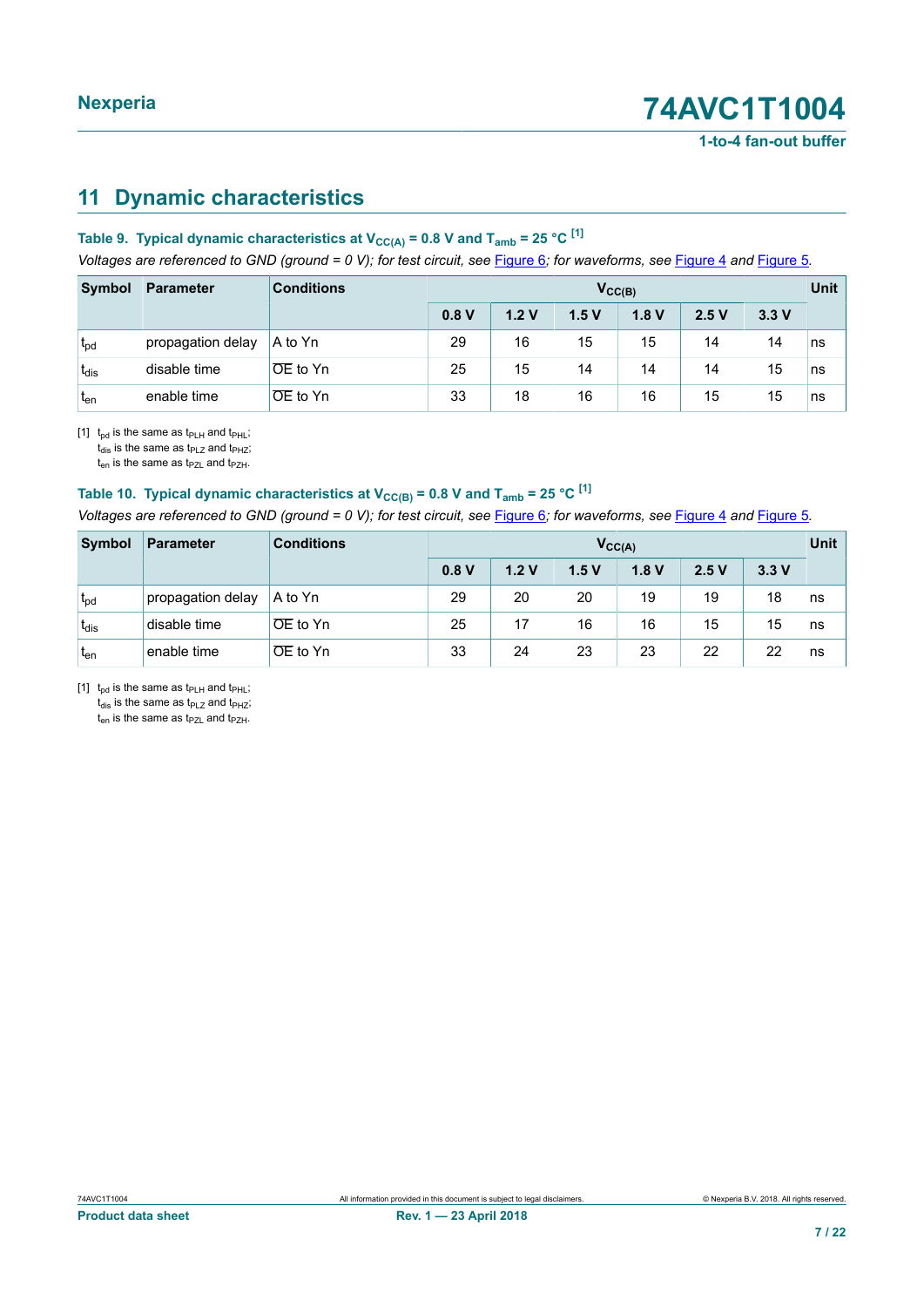### **1-to-4 fan-out buffer**

### <span id="page-7-0"></span>**Table 11. Dynamic characteristics for temperature range -40 °C to +85 °C [\[1\]](#page-7-0)**

Voltages are referenced to GND (ground = 0 V); for test circuit, see [Figure 6](#page-11-0); for waveforms, see [Figure 4](#page-10-0) and [Figure 5](#page-10-1).

| <b>Symbol</b> | <b>Parameter</b>               | <b>Conditions</b> |             |            |             |            | $V_{CC(B)}$  |            |     |             |     |             | <b>Unit</b> |
|---------------|--------------------------------|-------------------|-------------|------------|-------------|------------|--------------|------------|-----|-------------|-----|-------------|-------------|
|               |                                |                   | 1.2 V±0.1 V |            | 1.5 V±0.1 V |            | 1.8 V±0.15 V |            |     | 2.5 V±0.2 V |     | 3.3 V±0.3 V |             |
|               |                                |                   | Min         | <b>Max</b> | Min         | <b>Max</b> | Min          | <b>Max</b> | Min | <b>Max</b>  | Min | <b>Max</b>  |             |
|               | $V_{CC(A)} = 1.1 V$ to 1.3 V   |                   |             |            |             |            |              |            |     |             |     |             |             |
| $t_{pd}$      | propagation<br>delay           | A to Yn           | 0.9         | 14.7       | 0.8         | 11.2       | 0.7          | 9.9        | 0.6 | 8.8         | 0.6 | 8.5         | ns          |
| $t_{dis}$     | disable time                   | OE to Yn          | 1.0         | 14.7       | 0.9         | 12.2       | 0.9          | 12.1       | 0.8 | 10.8        | 1.0 | 11.7        | ns          |
| $t_{en}$      | enable time                    | OE to Yn          | 1.0         | 15.8       | 0.8         | 11.8       | 0.8          | 10.3       | 0.7 | 8.9         | 0.7 | 8.5         | ns          |
|               | $V_{CC(A)} = 1.4 V$ to 1.6 V   |                   |             |            |             |            |              |            |     |             |     |             |             |
| $t_{pd}$      | propagation<br>delay           | A to Yn           | 0.8         | 13.2       | 0.7         | 9.5        | 0.6          | 8.2        | 0.5 | 6.7         | 0.5 | 6.2         | ns          |
| $t_{dis}$     | disable time                   | OE to Yn          | 0.9         | 12.4       | 0.8         | 9.7        | 0.8          | 9.7        | 0.7 | 8.3         | 0.9 | 9.0         | ns          |
| $t_{en}$      | enable time                    | OE to Yn          | 0.9         | 14.0       | 0.7         | 9.9        | 0.7          | 8.5        | 0.6 | 6.9         | 0.6 | 6.2         | ns          |
|               | $V_{CC(A)}$ = 1.65 V to 1.95 V |                   |             |            |             |            |              |            |     |             |     |             |             |
| $t_{pd}$      | propagation<br>delay           | A to Yn           | 0.8         | 12.5       | 0.7         | 8.9        | 0.6          | 7.6        | 0.5 | 6.1         | 0.5 | 5.4         | ns          |
| $t_{dis}$     | disable time                   | OE to Yn          | 0.9         | 11.7       | 0.8         | 9.0        | 0.8          | 8.8        | 0.7 | 7.4         | 0.8 | 8.2         | ns          |
| $t_{en}$      | enable time                    | OE to Yn          | 0.9         | 13.5       | 0.7         | 9.3        | 0.6          | 7.9        | 0.6 | 6.3         | 0.5 | 5.6         | ns          |
|               | $V_{CC(A)} = 2.3 V$ to 2.7 V   |                   |             |            |             |            |              |            |     |             |     |             |             |
| $t_{pd}$      | propagation<br>delay           | A to Yn           | 0.8         | 12.0       | 0.6         | 8.3        | 0.6          | 6.9        | 0.5 | 5.4         | 0.4 | 4.7         | ns          |
| $t_{dis}$     | disable time                   | OE to Yn          | 0.9         | 11.0       | 0.7         | 8.3        | 0.8          | 8.0        | 0.6 | 6.5         | 0.8 | 7.2         | ns          |
| $t_{en}$      | enable time                    | OE to Yn          | 0.8         | 12.8       | 0.7         | 8.7        | 0.6          | 7.3        | 0.5 | 5.5         | 0.5 | 4.8         | ns          |
|               | $V_{CC(A)} = 3.0 V$ to 3.6 V   |                   |             |            |             |            |              |            |     |             |     |             |             |
| $t_{pd}$      | propagation<br>delay           | A to Yn           | 0.8         | 11.6       | 0.6         | 8.0        | 0.5          | 6.5        | 0.5 | 5.1         | 0.4 | 4.4         | ns          |
| $t_{dis}$     | disable time                   | OE to Yn          | 0.9         | 10.8       | 0.7         | 8.0        | 0.7          | 7.7        | 0.6 | 6.2         | 0.7 | 6.9         | ns          |
| $t_{en}$      | enable time                    | OE to Yn          | 0.8         | 12.5       | 0.6         | 8.4        | 0.6          | 6.9        | 0.5 | 5.2         | 0.5 | 4.5         | ns          |

[1]  $t_{pd}$  is the same as  $t_{PLH}$  and  $t_{PHL}$ ;

 $t_{dis}$  is the same as  $t_{PLZ}$  and  $t_{PHZ}$ ;

 $t_{en}$  is the same as  $t_{PZL}$  and  $t_{PZH}$ .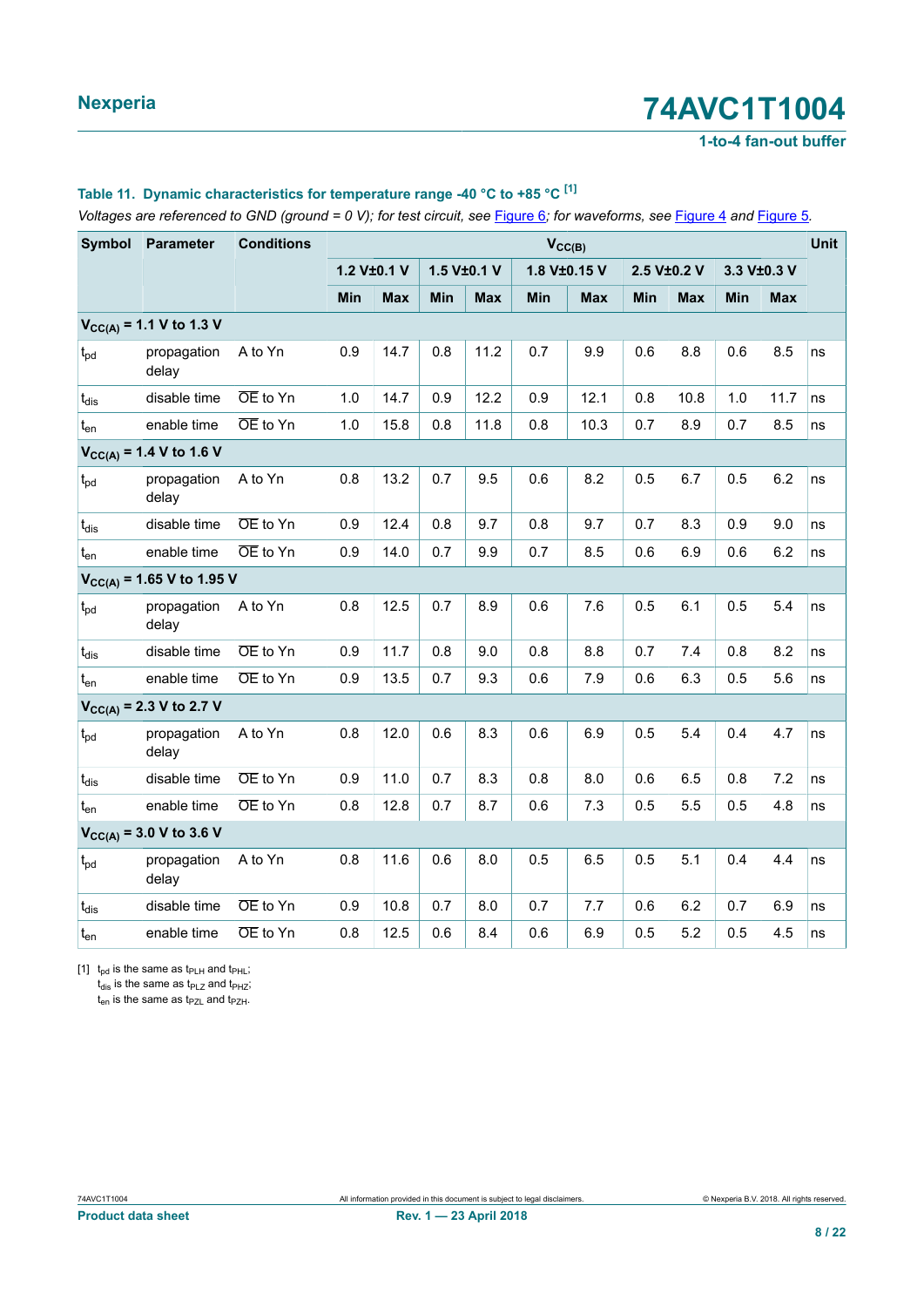### **1-to-4 fan-out buffer**

### <span id="page-8-0"></span>**Table 12. Dynamic characteristics for temperature range -40 °C to +125 °C [\[1\]](#page-8-0)**

Voltages are referenced to GND (ground = 0 V); for test circuit, see [Figure 6](#page-11-0); for waveforms, see [Figure 4](#page-10-0) and [Figure 5](#page-10-1).

| <b>Symbol</b>   | <b>Parameter</b>               | <b>Conditions</b> |             |            |     |             | $V_{CC(B)}$  |            |     |             |     |             | <b>Unit</b> |
|-----------------|--------------------------------|-------------------|-------------|------------|-----|-------------|--------------|------------|-----|-------------|-----|-------------|-------------|
|                 |                                |                   | 1.2 V±0.1 V |            |     | 1.5 V±0.1 V | 1.8 V±0.15 V |            |     | 2.5 V±0.2 V |     | 3.3 V±0.3 V |             |
|                 |                                |                   | Min         | <b>Max</b> | Min | <b>Max</b>  | Min          | <b>Max</b> | Min | <b>Max</b>  | Min | <b>Max</b>  |             |
|                 | $V_{CC(A)} = 1.1 V$ to 1.3 V   |                   |             |            |     |             |              |            |     |             |     |             |             |
| $t_{pd}$        | propagation<br>delay           | A to Yn           | 0.9         | 15.7       | 0.8 | 12.1        | 0.7          | 10.8       | 0.6 | 9.7         | 0.6 | 9.3         | ns          |
| $t_{dis}$       | disable time                   | OE to Yn          | 1.0         | 16.5       | 0.9 | 13.8        | 0.9          | 13.7       | 0.8 | 12.3        | 1.0 | 13.1        | ns          |
| $t_{en}$        | enable time                    | OE to Yn          | 1.0         | 16.9       | 0.8 | 12.9        | 0.8          | 11.4       | 0.7 | 9.7         | 0.7 | 9.2         | ns          |
|                 | $V_{CC(A)} = 1.4 V$ to 1.6 V   |                   |             |            |     |             |              |            |     |             |     |             |             |
| $t_{pd}$        | propagation<br>delay           | A to Yn           | 0.8         | 14.1       | 0.7 | 10.4        | 0.6          | 9.0        | 0.5 | 7.3         | 0.5 | 6.8         | ns          |
| $t_{dis}$       | disable time                   | OE to Yn          | 0.9         | 14.0       | 0.8 | 11.0        | 0.8          | 11.0       | 0.7 | 9.5         | 0.9 | 10.2        | ns          |
| $t_{en}$        | enable time                    | OE to Yn          | 0.9         | 15.1       | 0.7 | 10.9        | 0.7          | 9.3        | 0.6 | 7.6         | 0.6 | 6.8         | ns          |
|                 | $V_{CC(A)}$ = 1.65 V to 1.95 V |                   |             |            |     |             |              |            |     |             |     |             |             |
| $t_{pd}$        | propagation<br>delay           | A to Yn           | 0.8         | 13.6       | 0.7 | 9.7         | 0.6          | 8.3        | 0.5 | 6.7         | 0.5 | 6.0         | ns          |
| $t_{dis}$       | disable time                   | OE to Yn          | 0.9         | 13.4       | 0.8 | 10.2        | 0.8          | 10.0       | 0.7 | 8.4         | 0.8 | 9.2         | ns          |
| $t_{en}$        | enable time                    | OE to Yn          | 0.9         | 14.5       | 0.7 | 10.2        | 0.6          | 8.7        | 0.6 | 6.9         | 0.5 | 6.2         | ns          |
|                 | $V_{CC(A)} = 2.3 V$ to 2.7 V   |                   |             |            |     |             |              |            |     |             |     |             |             |
| $t_{pd}$        | propagation<br>delay           | A to Yn           | 0.8         | 12.9       | 0.6 | 9.1         | 0.6          | 7.6        | 0.5 | 5.9         | 0.4 | 5.2         | ns          |
| $t_{dis}$       | disable time                   | OE to Yn          | 0.9         | 12.5       | 0.7 | 9.4         | 0.8          | 9.1        | 0.6 | 7.5         | 0.8 | 8.2         | ns          |
| $t_{en}$        | enable time                    | OE to Yn          | 0.8         | 13.7       | 0.7 | 9.5         | 0.6          | 8.0        | 0.5 | 6.1         | 0.5 | 5.3         | ns          |
|                 | $V_{CC(A)} = 3.0 V$ to 3.6 V   |                   |             |            |     |             |              |            |     |             |     |             |             |
| $t_{\text{pd}}$ | propagation<br>delay           | A to Yn           | 0.8         | 12.5       | 0.6 | 8.7         | 0.5          | 7.2        | 0.5 | 5.6         | 0.4 | 4.9         | ns          |
| $t_{dis}$       | disable time                   | OE to Yn          | 0.9         | 12.1       | 0.7 | 9.1         | 0.7          | 8.8        | 0.6 | 7.1         | 0.7 | 7.7         | ns          |
| $t_{en}$        | enable time                    | OE to Yn          | 0.8         | 13.4       | 0.6 | 9.2         | 0.6          | 7.6        | 0.5 | 5.7         | 0.5 | 4.9         | ns          |

[1]  $t_{pd}$  is the same as  $t_{PLH}$  and  $t_{PHL}$ ;

 $t_{dis}$  is the same as  $t_{PLZ}$  and  $t_{PHZ}$ ;

 $t_{en}$  is the same as  $t_{PZL}$  and  $t_{PZH}$ .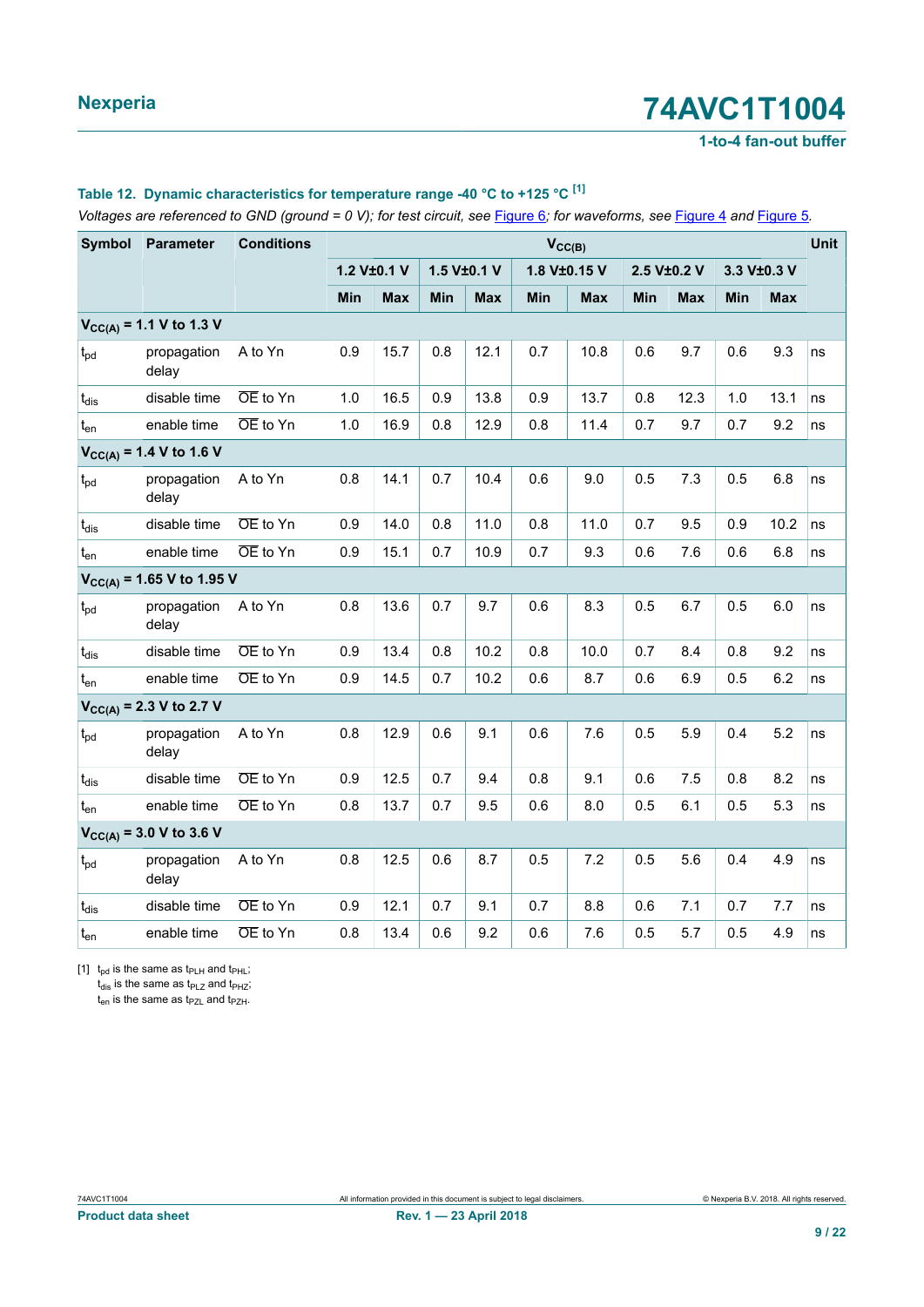**1-to-4 fan-out buffer**

### <span id="page-9-0"></span>**Table 13. Dynamic characteristics for temperature range -40 °C to +85 °C and -40 °C to +125 °C**

*Voltages are referenced to GND (ground = 0 V); for test circuit, see* [Figure 6](#page-11-0)*.*

<span id="page-9-1"></span>

| Symbol                        | <b>Parameter</b>             | <b>Conditions</b>     |             | $V_{CC(A)} = V_{CC(B)}$ |              |             |             |    |  |  |  |  |
|-------------------------------|------------------------------|-----------------------|-------------|-------------------------|--------------|-------------|-------------|----|--|--|--|--|
|                               |                              |                       | 1.2 V±0.1 V | 1.5 V±0.1 V             | 1.8 V±0.15 V | 2.5 V±0.2 V | 3.3 V±0.3 V |    |  |  |  |  |
|                               |                              |                       | <b>Max</b>  | <b>Max</b>              | <b>Max</b>   | <b>Max</b>  | <b>Max</b>  |    |  |  |  |  |
|                               | $T_{amb}$ = -40 °C to +85 °C |                       |             |                         |              |             |             |    |  |  |  |  |
| $t_{sk(o)}$                   | output skew<br>time          | between any<br>output | 0.7         | 0.4                     | 0.3          | 0.2         | 0.2         | ns |  |  |  |  |
| $T_{amb}$ = -40 °C to +125 °C |                              |                       |             |                         |              |             |             |    |  |  |  |  |
| $t_{\rm sk(o)}$               | output skew<br>time          | between any<br>output | 0.9         | 0.5                     | 0.4          | 0.3         | 0.2         | ns |  |  |  |  |

## **Table 14. Typical power dissipation capacitance at <sup>T</sup>amb = 25 °C [\[1\]](#page-9-0) [\[2\]](#page-9-1)**

| Symbol   | <b>Parameter</b>  | <b>Conditions</b>    | $V_{CC(A)} = V_{CC(B)}$ |      |      |      |      |      |    |  |
|----------|-------------------|----------------------|-------------------------|------|------|------|------|------|----|--|
|          |                   |                      | 0.8V                    | 1.2V | 1.5V | 1.8V | 2.5V | 3.3V |    |  |
| $C_{PD}$ | power dissipation | Yn; outputs enabled  | 36                      | 36   | 37   | 37   | 41   | 46   | рF |  |
|          | capacitance       | Yn; outputs disabled | 2.9                     | 3.2  | 3.4  | 3.5  | 3.7  | 3.9  | pF |  |

[1] C<sub>PD</sub> is used to determine the dynamic power dissipation (P<sub>D</sub> in  $\mu$ W).

 $P_D = C_{PD} \times V_{CC}^2 \times f_i + \Sigma (C_L \times V_{CC}^2 \times f_0)$  where: fi = input frequency in MHz;  $f_0$  = output frequency in MHz;  $C_L$  = load capacitance in pF;  $\rm V_{CC}$  = supply voltage in V;

 $\Sigma$ (C<sub>L</sub> × V<sub>CC</sub><sup>2</sup> × f<sub>o</sub>) = sum of the outputs.

 $[2]$  f<sub>i</sub> = 10 MHz;  $V_I$  = GND to  $V_{CC(A)}$ ;

 $t_r = t_f = 1$  ns;

 $C_L = 0$  pF;  $R_L = \infty \Omega$ .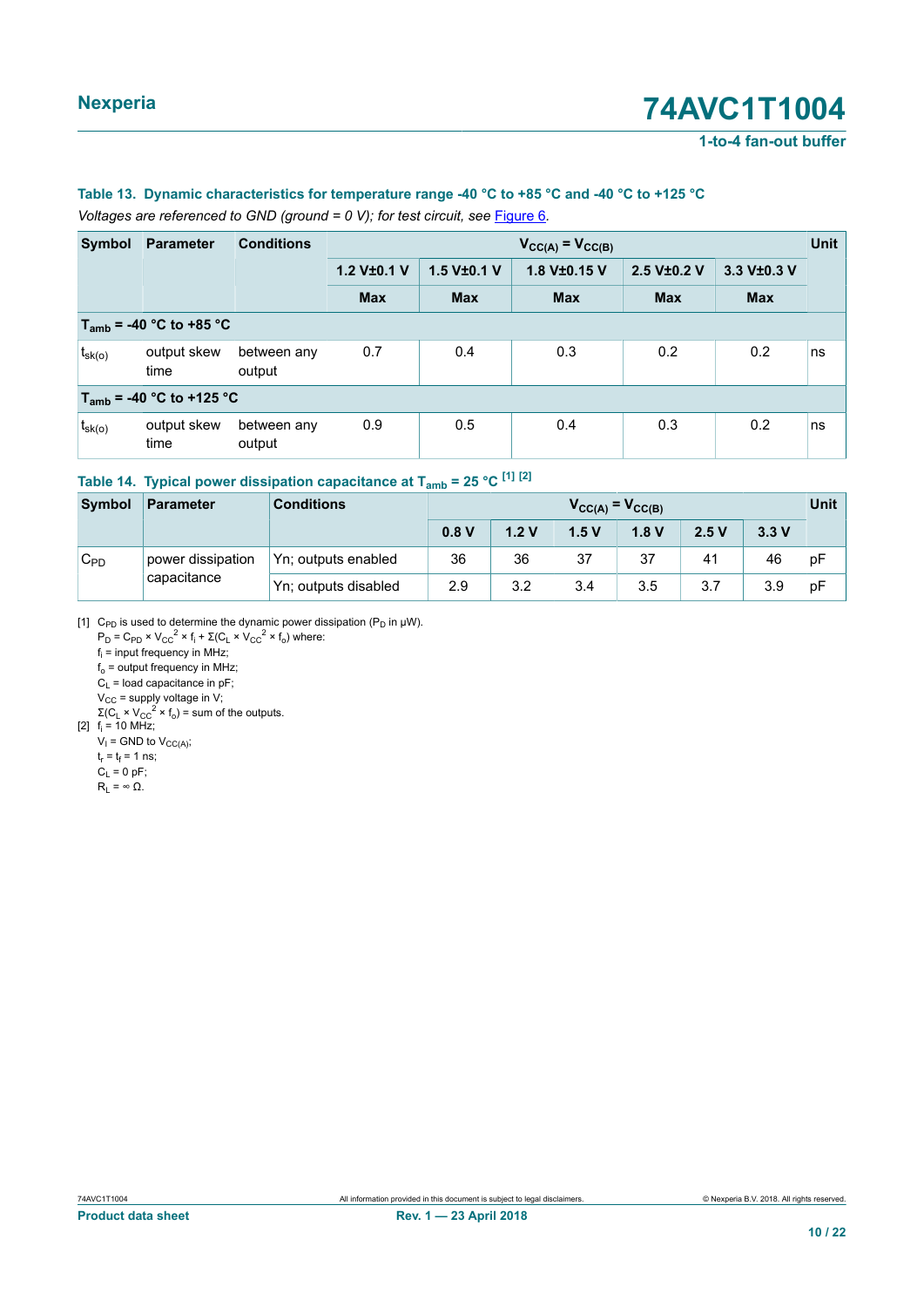**Nexperia 74AVC1T1004 1-to-4 fan-out buffer**

## <span id="page-10-3"></span>**11.1 Waveforms and test circuit**

<span id="page-10-0"></span>

<span id="page-10-1"></span>

### <span id="page-10-2"></span>**Table 15. Measurement points**

| <b>Supply voltage</b>     | Input                 | <b>Output</b>         |                      |                           |
|---------------------------|-----------------------|-----------------------|----------------------|---------------------------|
| $V_{CC(A)}$ , $V_{CC(B)}$ | Vм                    | Vм                    | Vχ                   | $V_{\mathbf{v}}$          |
| $\vert$ 0.8 V to 1.6 V    | $0.5V_{CC(A)}$        | $0.5V_{\text{CC(B)}}$ | $V_{\Omega}$ + 0.1 V | 'V <sub>OH</sub> - 0.1 V  |
| 1.65 V to 2.7 V           | $0.5V_{\text{CC(A)}}$ | $0.5V_{\text{CC(B)}}$ | $V_{OL}$ + 0.15 V    | 'V <sub>OH</sub> - 0.15 V |
| $3.0 V$ to 3.6 V          | $0.5V_{CC(A)}$        | $0.5V_{CC(B)}$        | $V_{OL}$ + 0.3 V     | $V_{OH}$ - 0.3 V          |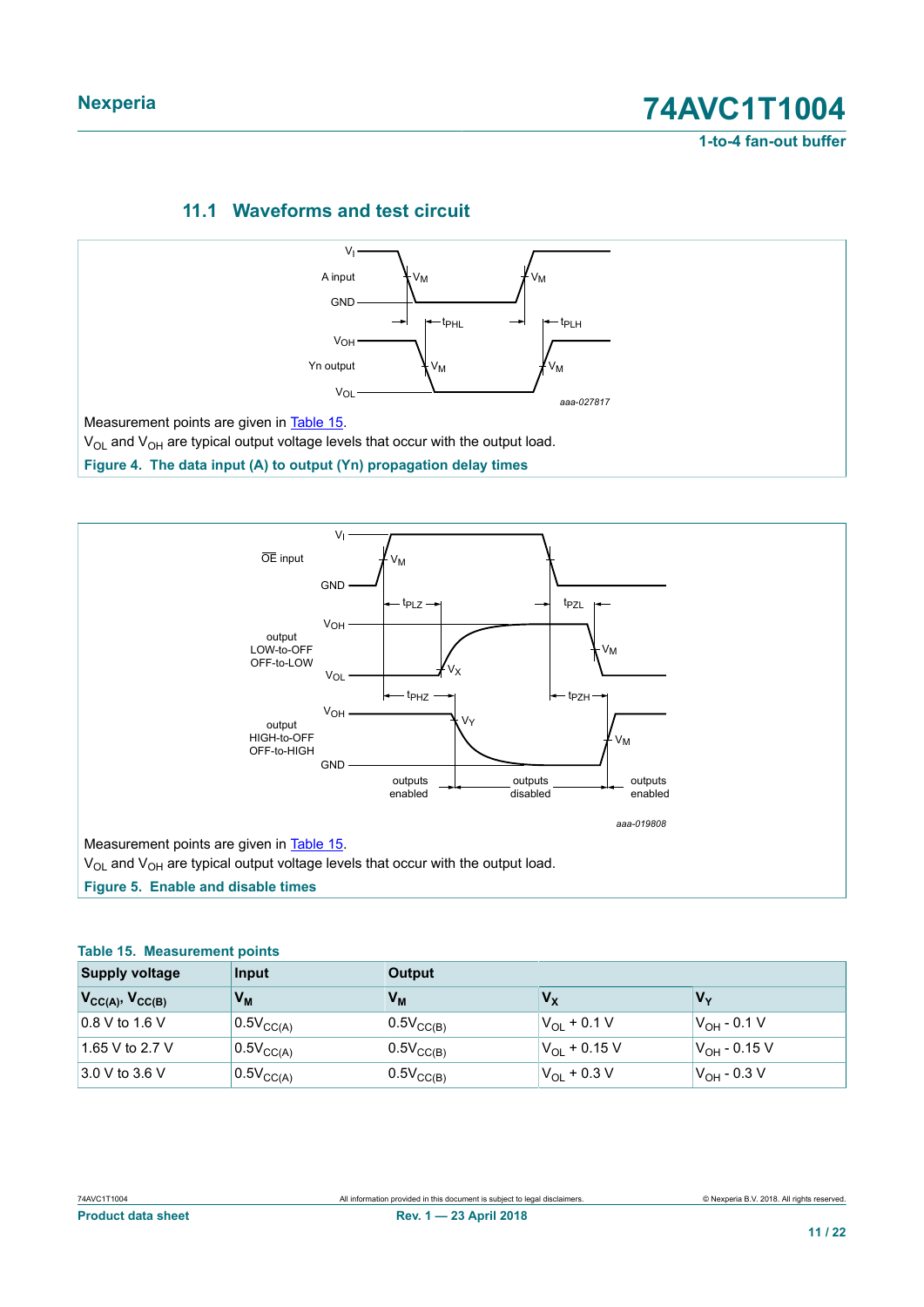## **1-to-4 fan-out buffer**

<span id="page-11-2"></span><span id="page-11-0"></span>

<span id="page-11-1"></span>

|  |  |  |  | Table 16. Test data |  |
|--|--|--|--|---------------------|--|
|--|--|--|--|---------------------|--|

| <b>Supply voltage</b>  | Input              |                           | Load  | V <sub>EXT</sub> |                                     |                                     |                       |
|------------------------|--------------------|---------------------------|-------|------------------|-------------------------------------|-------------------------------------|-----------------------|
| $V_{CC(A)}, V_{CC(B)}$ | $V_{1}$            | $\Delta t/\Delta V^{[1]}$ | $C_L$ | $R_{L}$          | t <sub>PLH</sub> , t <sub>PHL</sub> | t <sub>PZH</sub> , t <sub>PHZ</sub> | $t_{PZL}$ , $t_{PLZ}$ |
| $\vert$ 0.8 V to 1.6 V | $V_{\text{CC(A)}}$ | ≤ 1.0 ns/V                | 15pF  | $2 k\Omega$      | open                                | <b>GND</b>                          | $2V_{CC(B)}$          |
| 1.65 V to 2.7 V        | $V_{CC(A)}$        | ≤ 1.0 ns/V                | 15pF  | $2 k\Omega$      | open                                | <b>GND</b>                          | $2V_{CC(B)}$          |
| 3.0 V to 3.6 V         | $V_{\text{CC(A)}}$ | ≤ 1.0 ns/V                | 15pF  | $2 k\Omega$      | open                                | <b>GND</b>                          | $2V_{CC(B)}$          |

[1] dV/dt ≥ 1.0 V/ns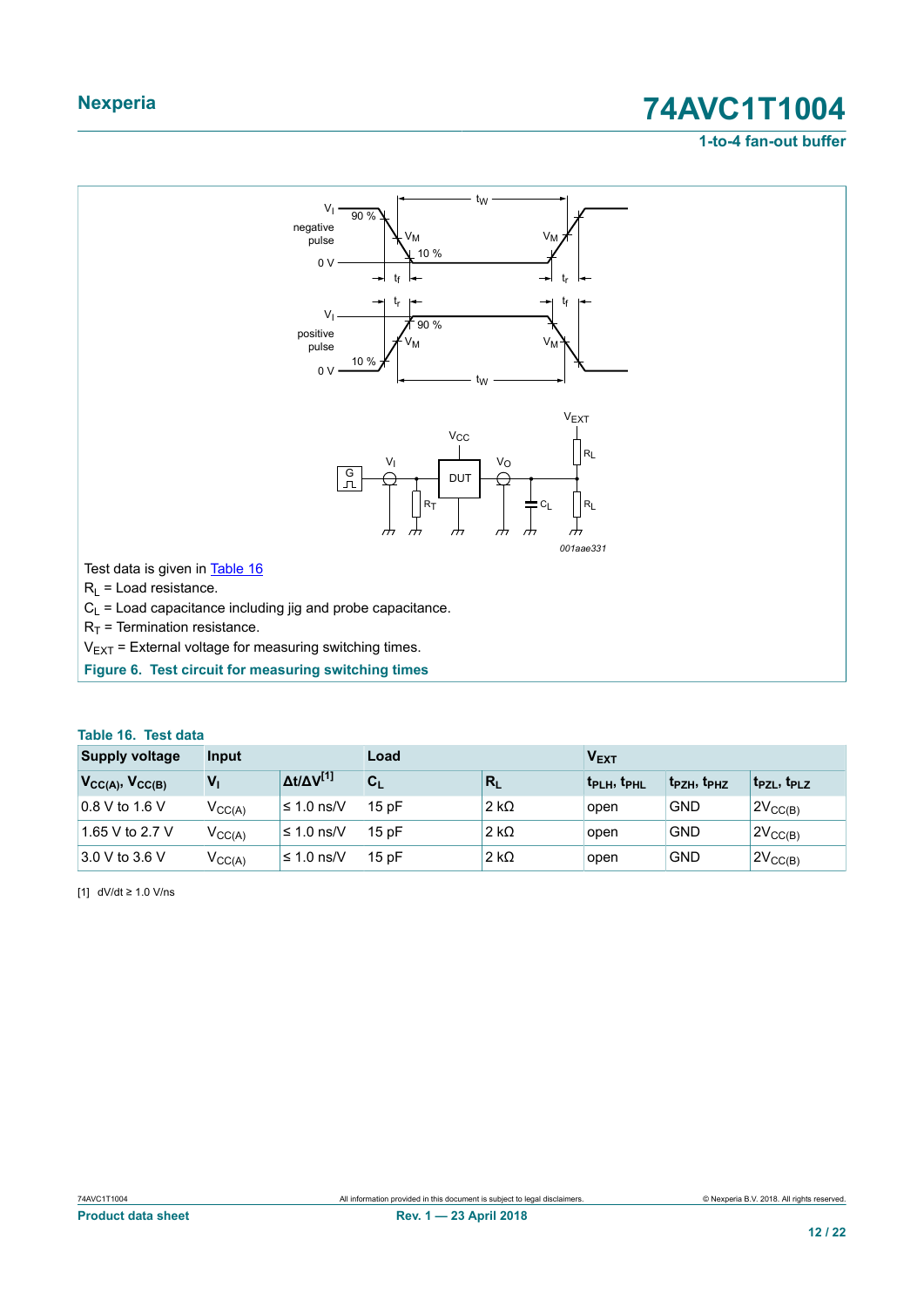**1-to-4 fan-out buffer**



## <span id="page-12-0"></span>**11.2 Typical propagation delay characteristics**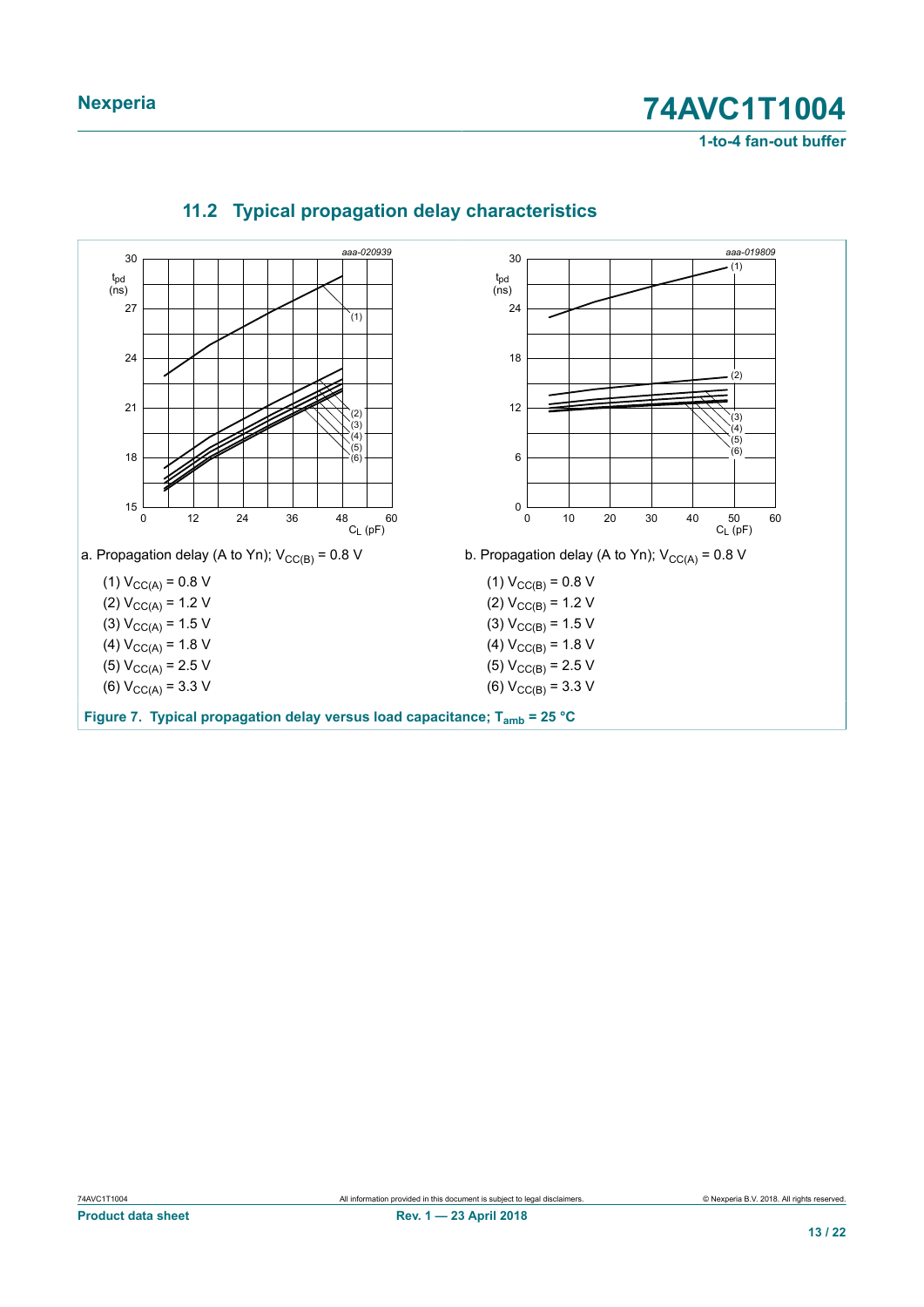## **1-to-4 fan-out buffer**



(5)  $V_{\text{CC(B)}} = 3.3 \text{ V}$ 

**Figure 8. Typical propagation delay versus load capacitance; Tamb = 25 °C**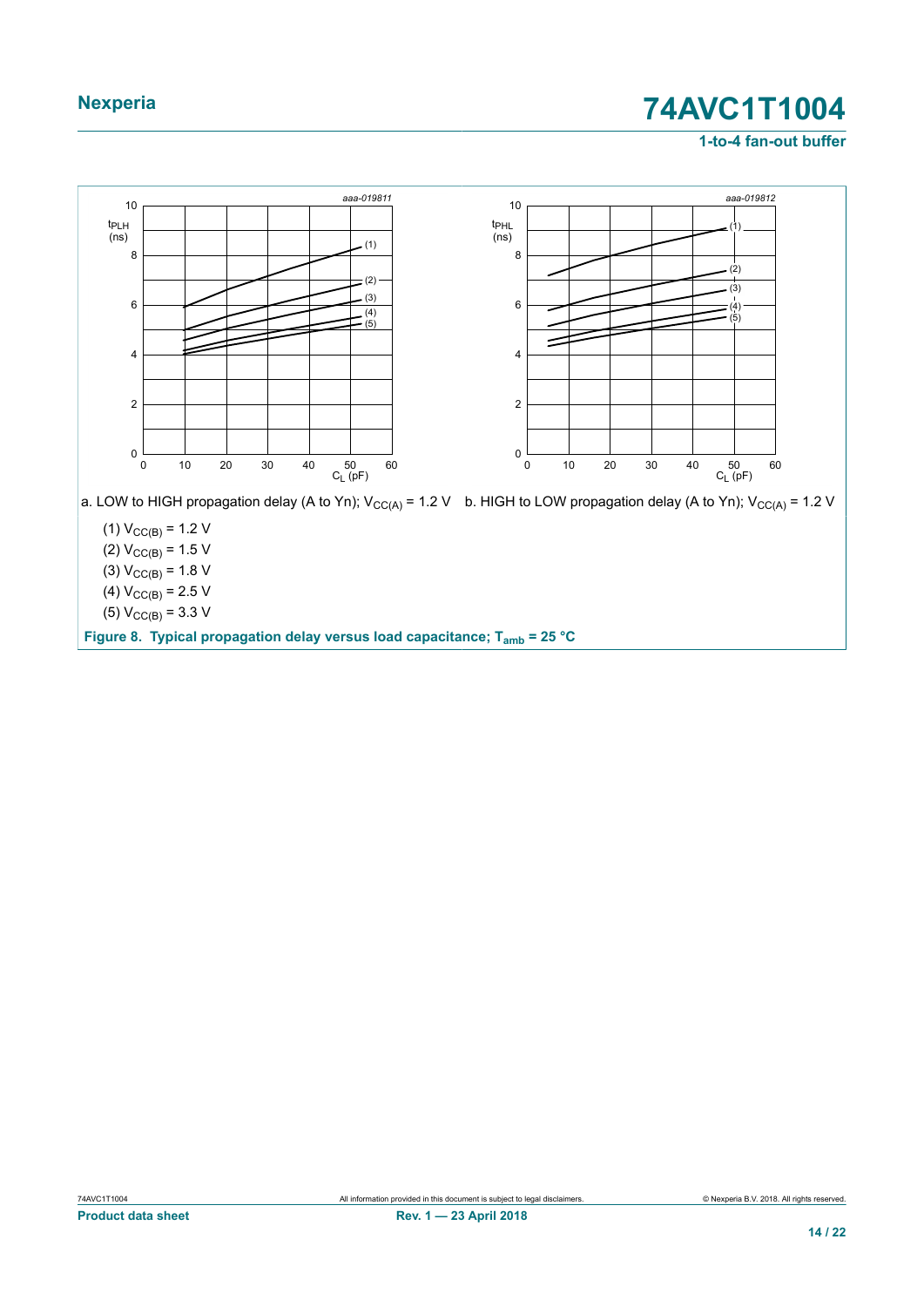## **1-to-4 fan-out buffer**





 $V_{\text{CC(A)}} = 1.5 V$ 



c. LOW to HIGH propagation delay (A to Yn);

 $V_{CC(A)} = 1.8 V$ 

- (1)  $V_{CC(B)} = 1.2 V$ (2)  $V_{CC(B)} = 1.5 V$ (3)  $V_{CC(B)} = 1.8 V$ (4)  $V_{CC(B)} = 2.5 V$
- (5)  $V_{CC(B)} = 3.3 V$

**Figure 9. Typical propagation delay versus load capacitance; Tamb = 25 °C**



b. HIGH to LOW propagation delay (A to Yn);  $V_{CC(A)} = 1.5 V$ 



d. HIGH to LOW propagation delay (A to Yn);  $V_{CC(A)} = 1.8 V$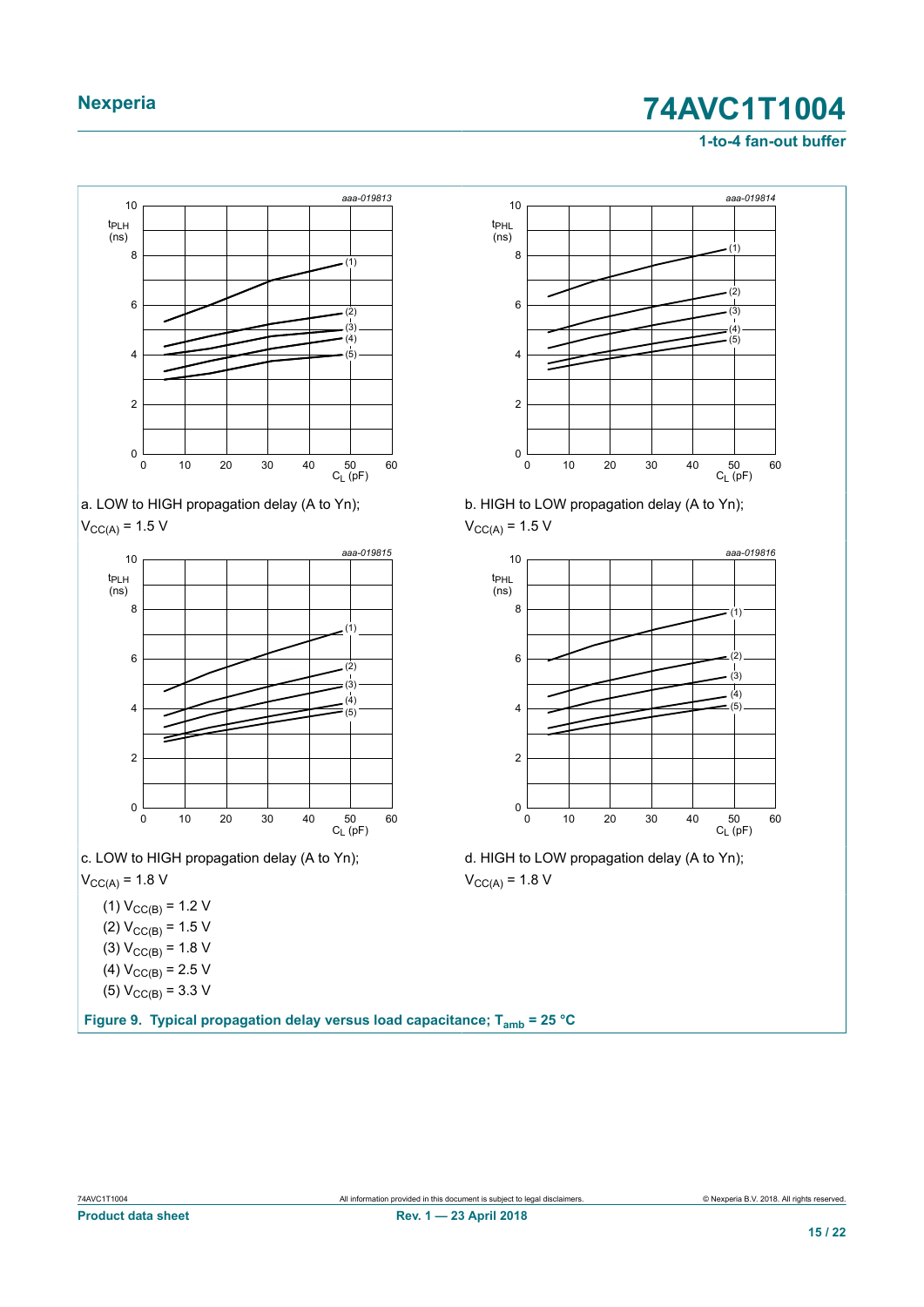## **1-to-4 fan-out buffer**







c. LOW to HIGH propagation delay (A to Yn);  $V_{\text{CC(A)}} = 3.3 \text{ V}$ 

(1)  $V_{CC(B)} = 1.2 V$ (2)  $V_{CC(B)} = 1.5 V$ (3)  $V_{\text{CC(B)}} = 1.8 \text{ V}$ (4)  $V_{CC(B)} = 2.5 V$ (5)  $V_{\text{CC(B)}} = 3.3 \text{ V}$ 

**Figure 10. Typical propagation delay versus load capacitance; Tamb = 25 °C**



b. HIGH to LOW propagation delay (A to Yn);  $V_{\text{CC(A)}} = 2.5 V$ 



d. HIGH to LOW propagation delay (A to Yn);  $V_{\text{CC(A)}} = 3.3 V$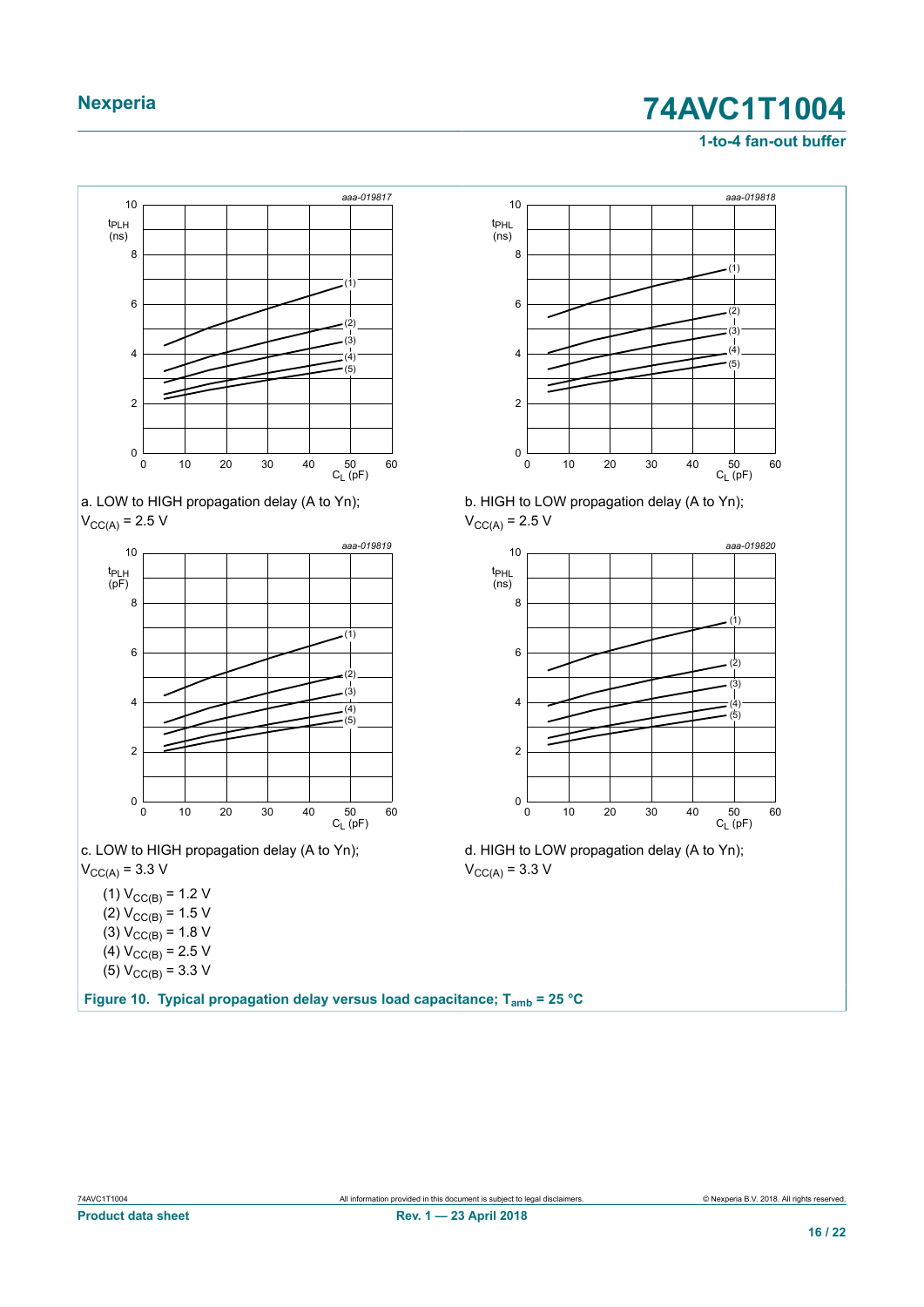**1-to-4 fan-out buffer**

## <span id="page-16-0"></span>**12 Package outline**

|                                             |                                  |              |                     |                  |              |                                 |            |                                                                                                                                                                |                |            |      | TSSOP10: plastic thin shrink small outline package; 10 leads; body width 3 mm |              |                                      |              |                 |                            | SOT552-1 |
|---------------------------------------------|----------------------------------|--------------|---------------------|------------------|--------------|---------------------------------|------------|----------------------------------------------------------------------------------------------------------------------------------------------------------------|----------------|------------|------|-------------------------------------------------------------------------------|--------------|--------------------------------------|--------------|-----------------|----------------------------|----------|
|                                             |                                  |              | $\overline{\Box}$ у | D                |              |                                 |            |                                                                                                                                                                |                |            |      | $\mathbf{I}$<br>$H_E$                                                         |              |                                      | $\mathsf{X}$ | $= v \otimes A$ |                            |          |
|                                             |                                  |              | 10<br>1<br>e        | Ζ<br>pin 1 index | $b_p$        | 6<br>5<br>$-\Phi$ w $\circledR$ |            |                                                                                                                                                                | A <sub>2</sub> | $A_1$      |      | detail X                                                                      | $ +L_{p+1} $ | (A <sub>3</sub> )                    | 70           |                 |                            |          |
|                                             |                                  |              |                     |                  |              |                                 |            |                                                                                                                                                                | $2.5\,$        |            |      | 5 mm                                                                          |              |                                      |              |                 |                            |          |
| DIMENSIONS (mm are the original dimensions) |                                  |              |                     |                  |              | 0                               |            |                                                                                                                                                                | scale          |            |      |                                                                               |              |                                      |              |                 |                            |          |
| <b>UNIT</b>                                 | Α<br>max.                        | $A_1$        | A <sub>2</sub>      | $A_3$            | $b_p$        | c                               | $D^{(1)}$  | $E^{(2)}$                                                                                                                                                      | е              | $H_E$      | L    | $\mathsf{L}_{\mathsf{p}}$                                                     | $\mathbf v$  | W                                    | у            | $Z^{(1)}$       | θ                          |          |
| mm                                          | 1.1                              | 0.15<br>0.05 | 0.95<br>0.80        | 0.25             | 0.30<br>0.15 | 0.23<br>0.15                    | 3.1<br>2.9 | 3.1<br>2.9                                                                                                                                                     | 0.5            | 5.0<br>4.8 | 0.95 | 0.7<br>0.4                                                                    | 0.1          | 0.1                                  | 0.1          | 0.67<br>0.34    | $6^{\circ}$<br>$0^{\circ}$ |          |
| <b>Notes</b>                                |                                  |              |                     |                  |              |                                 |            | 1. Plastic or metal protrusions of 0.15 mm maximum per side are not included.<br>2. Plastic or metal protrusions of 0.25 mm maximum per side are not included. |                |            |      |                                                                               |              |                                      |              |                 |                            |          |
|                                             | <b>OUTLINE</b><br><b>VERSION</b> |              |                     | IEC              |              | <b>JEDEC</b>                    |            | <b>REFERENCES</b>                                                                                                                                              | <b>JEITA</b>   |            |      |                                                                               |              | <b>EUROPEAN</b><br><b>PROJECTION</b> |              |                 | <b>ISSUE DATE</b>          |          |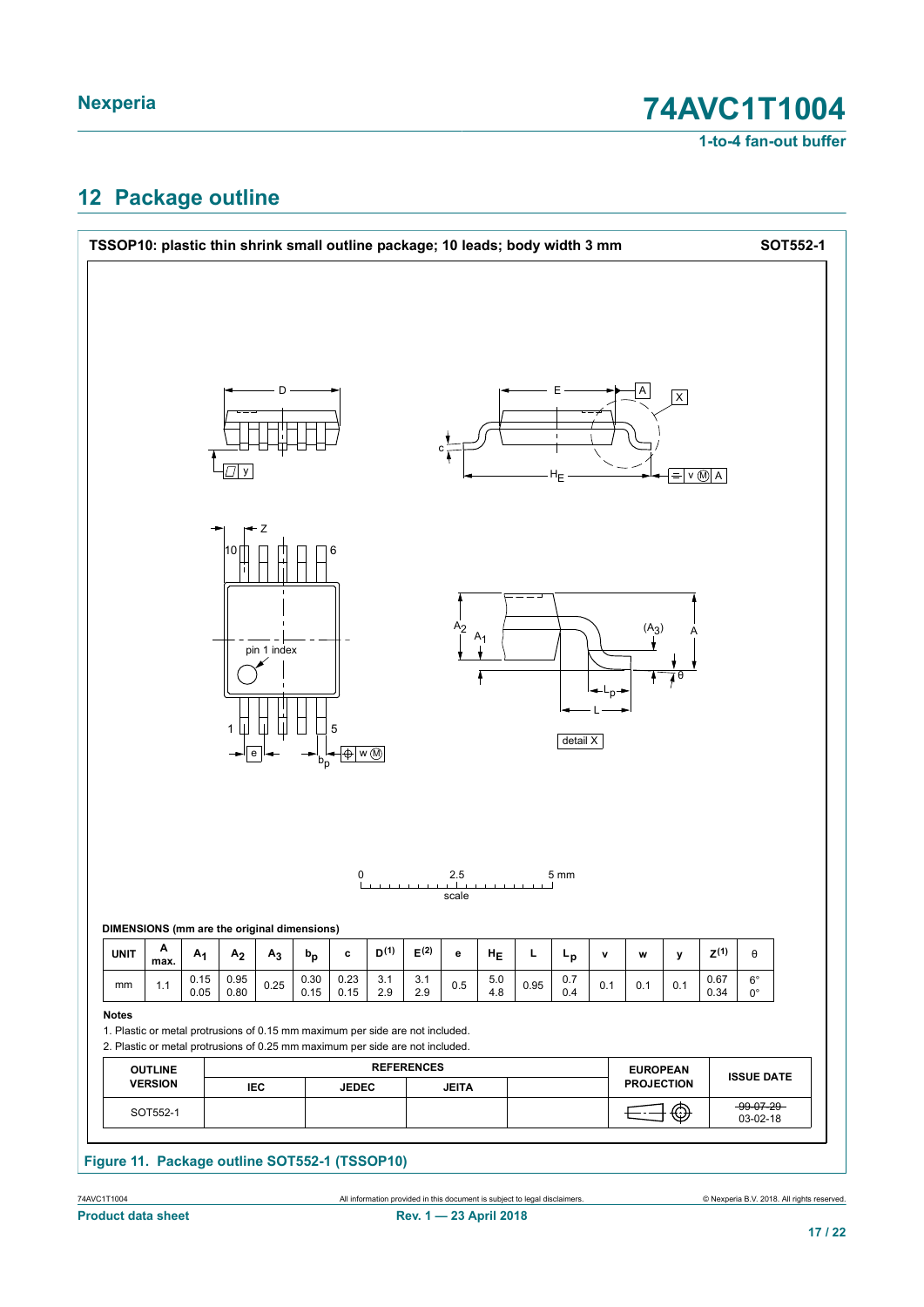### **1-to-4 fan-out buffer**



74AVC1T1004 All information provided in this document is subject to legal disclaimers. © Nexperia B.V. 2018. All rights reserved.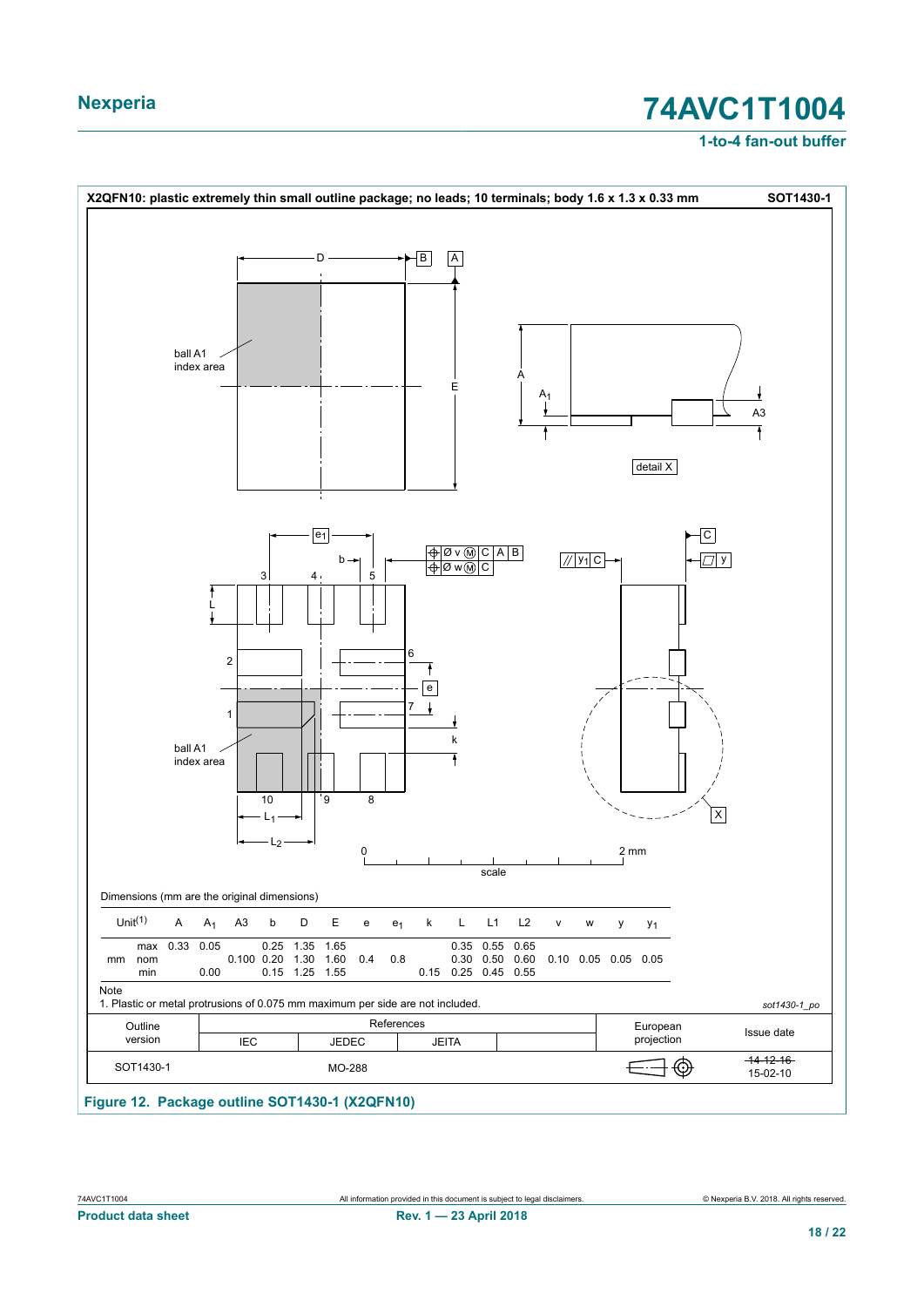**1-to-4 fan-out buffer**

## <span id="page-18-0"></span>**13 Abbreviations**

| <b>Table 17. Abbreviations</b> |                             |  |  |  |  |  |  |
|--------------------------------|-----------------------------|--|--|--|--|--|--|
| Acronym                        | <b>Description</b>          |  |  |  |  |  |  |
| <b>CDM</b>                     | <b>Charged Device Model</b> |  |  |  |  |  |  |
| <b>DUT</b>                     | Device Under Test           |  |  |  |  |  |  |
| <b>ESD</b>                     | ElectroStatic Discharge     |  |  |  |  |  |  |
| <b>HBM</b>                     | Human Body Model            |  |  |  |  |  |  |

## <span id="page-18-1"></span>**14 Revision history**

| <b>Table 18. Revision history</b> |                     |                    |               |                   |
|-----------------------------------|---------------------|--------------------|---------------|-------------------|
| Document ID                       | <b>Release date</b> | Data sheet status  | Change notice | <b>Supersedes</b> |
| 74AVC1T1004 v.1                   | 20180423            | Product data sheet | -             |                   |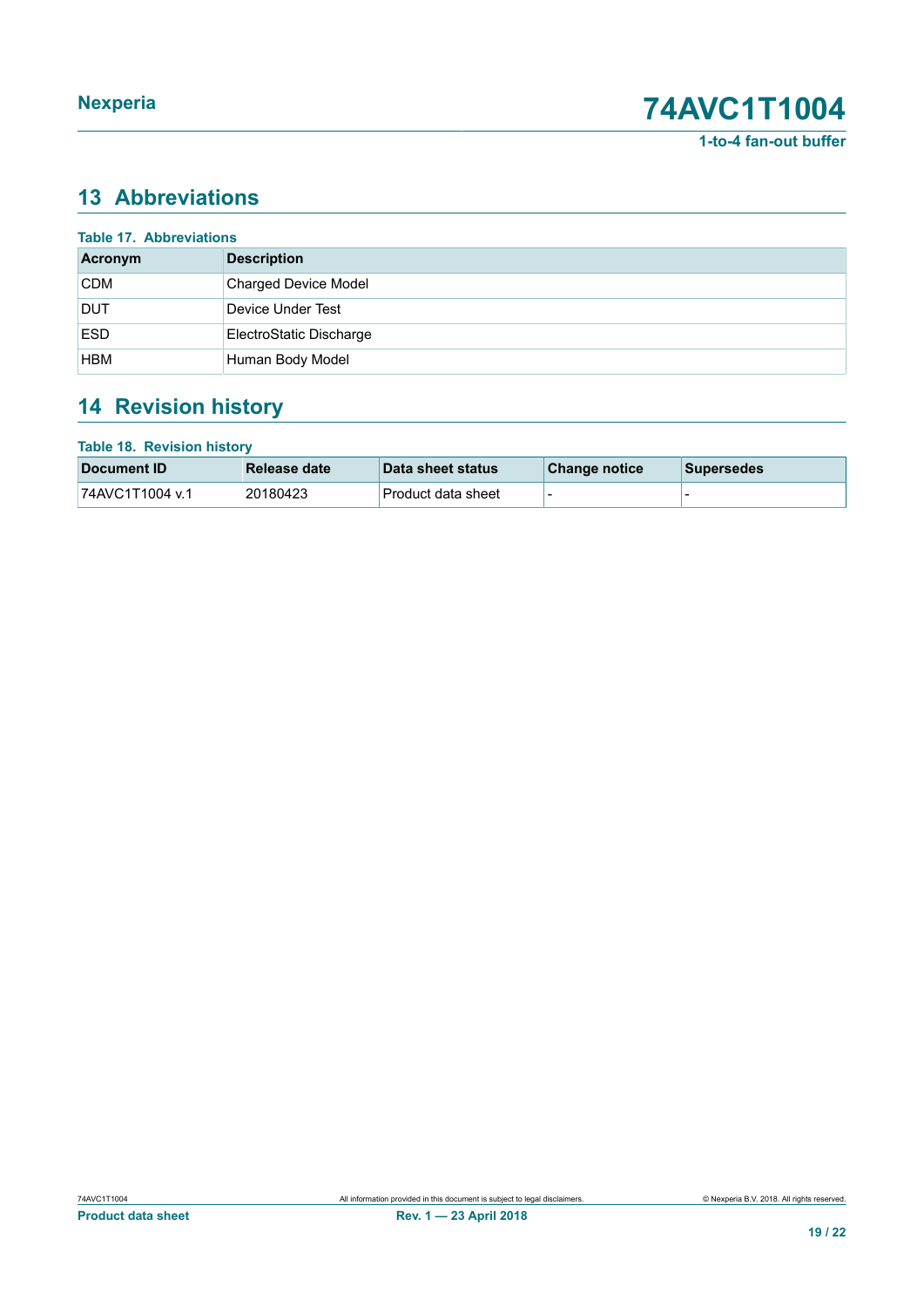## <span id="page-19-0"></span>**15 Legal information**

## **15.1 Data sheet status**

| Document status <sup>[1][2]</sup> | Product status <sup>[3]</sup> | <b>Definition</b>                                                                        |
|-----------------------------------|-------------------------------|------------------------------------------------------------------------------------------|
| Objective [short] data sheet      | Development                   | This document contains data from the objective specification for product<br>development. |
| Preliminary [short] data sheet    | Qualification                 | This document contains data from the preliminary specification.                          |
| Product [short] data sheet        | Production                    | This document contains the product specification.                                        |

[1] Please consult the most recently issued document before initiating or completing a design.

[2] The term 'short data sheet' is explained in section "Definitions".<br>[3] The product status of device(s) described in this document may [3] The product status of device(s) described in this document may have changed since this document was published and may differ in case of multiple devices. The latest product status information is available on the Internet at URL http://www.nexperia.com.

## **15.2 Definitions**

**Draft** — The document is a draft version only. The content is still under internal review and subject to formal approval, which may result in modifications or additions. Nexperia does not give any representations or warranties as to the accuracy or completeness of information included herein and shall have no liability for the consequences of use of such information.

**Short data sheet** — A short data sheet is an extract from a full data sheet with the same product type number(s) and title. A short data sheet is intended for quick reference only and should not be relied upon to contain detailed and full information. For detailed and full information see the relevant full data sheet, which is available on request via the local Nexperia sales office. In case of any inconsistency or conflict with the short data sheet, the full data sheet shall prevail.

**Product specification** — The information and data provided in a Product data sheet shall define the specification of the product as agreed between Nexperia and its customer, unless Nexperia and customer have explicitly agreed otherwise in writing. In no event however, shall an agreement be valid in which the Nexperia product is deemed to offer functions and qualities beyond those described in the Product data sheet.

## **15.3 Disclaimers**

**Limited warranty and liability** — Information in this document is believed to be accurate and reliable. However, Nexperia does not give any representations or warranties, expressed or implied, as to the accuracy or completeness of such information and shall have no liability for the consequences of use of such information. Nexperia takes no responsibility for the content in this document if provided by an information source outside of Nexperia. In no event shall Nexperia be liable for any indirect, incidental, punitive, special or consequential damages (including - without limitation lost profits, lost savings, business interruption, costs related to the removal or replacement of any products or rework charges) whether or not such damages are based on tort (including negligence), warranty, breach of contract or any other legal theory. Notwithstanding any damages that customer might incur for any reason whatsoever, Nexperia's aggregate and cumulative liability towards customer for the products described herein shall be limited in accordance with the Terms and conditions of commercial sale of Nexperia.

**Right to make changes** — Nexperia reserves the right to make changes to information published in this document, including without limitation specifications and product descriptions, at any time and without notice. This document supersedes and replaces all information supplied prior to the publication hereof.

**Suitability for use** — Nexperia products are not designed, authorized or warranted to be suitable for use in life support, life-critical or safety-critical systems or equipment, nor in applications where failure or malfunction of an Nexperia product can reasonably be expected to result in personal injury, death or severe property or environmental damage. Nexperia and its suppliers accept no liability for inclusion and/or use of Nexperia products in such equipment or applications and therefore such inclusion and/or use is at the customer's own risk.

**Applications** — Applications that are described herein for any of these products are for illustrative purposes only. Nexperia makes no representation or warranty that such applications will be suitable for the specified use without further testing or modification. Customers are responsible for the design and operation of their applications and products using Nexperia products, and Nexperia accepts no liability for any assistance with applications or customer product design. It is customer's sole responsibility to determine whether the Nexperia product is suitable and fit for the customer's applications and products planned, as well as for the planned application and use of customer's third party customer(s). Customers should provide appropriate design and operating safeguards to minimize the risks associated with their applications and products. Nexperia does not accept any liability related to any default, damage, costs or problem which is based on any weakness or default in the customer's applications or products, or the application or use by customer's third party customer(s). Customer is responsible for doing all necessary testing for the customer's applications and products using Nexperia products in order to avoid a default of the applications and the products or of the application or use by customer's third party customer(s). Nexperia does not accept any liability in this respect.

**Limiting values** — Stress above one or more limiting values (as defined in the Absolute Maximum Ratings System of IEC 60134) will cause permanent damage to the device. Limiting values are stress ratings only and (proper) operation of the device at these or any other conditions above those given in the Recommended operating conditions section (if present) or the Characteristics sections of this document is not warranted. Constant or repeated exposure to limiting values will permanently and irreversibly affect the quality and reliability of the device.

**Terms and conditions of commercial sale** — Nexperia products are sold subject to the general terms and conditions of commercial sale, as published at http://www.nexperia.com/profile/terms, unless otherwise agreed in a valid written individual agreement. In case an individual agreement is concluded only the terms and conditions of the respective agreement shall apply. Nexperia hereby expressly objects to applying the customer's general terms and conditions with regard to the purchase of Nexperia products by customer.

**No offer to sell or license** — Nothing in this document may be interpreted or construed as an offer to sell products that is open for acceptance or the grant, conveyance or implication of any license under any copyrights, patents or other industrial or intellectual property rights.

**Export control** — This document as well as the item(s) described herein may be subject to export control regulations. Export might require a prior authorization from competent authorities.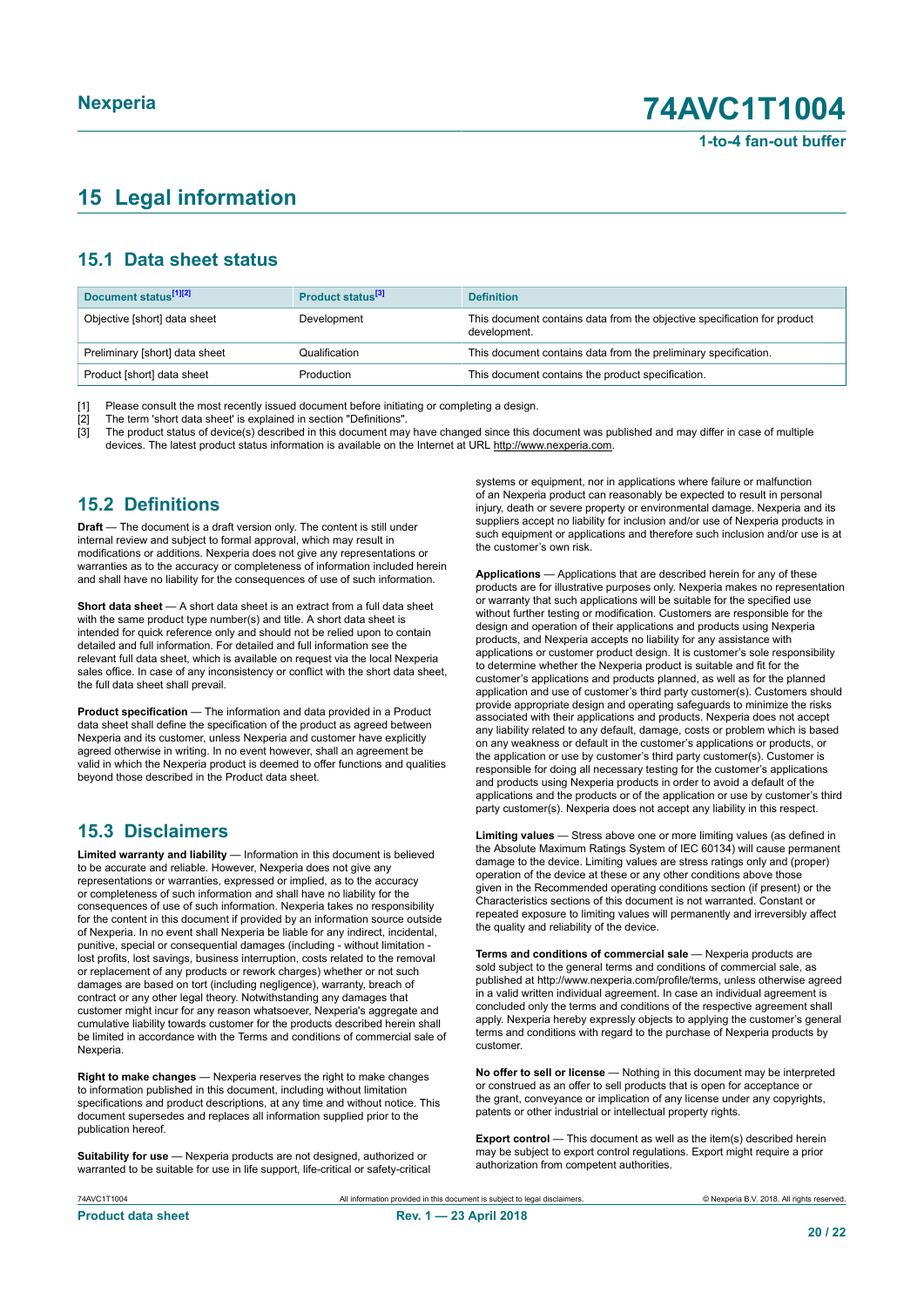### **1-to-4 fan-out buffer**

**Non-automotive qualified products** — Unless this data sheet expressly states that this specific Nexperia product is automotive qualified, the product is not suitable for automotive use. It is neither qualified nor tested in accordance with automotive testing or application requirements. Nexperia accepts no liability for inclusion and/or use of non-automotive qualified products in automotive equipment or applications. In the event that customer uses the product for design-in and use in automotive applications to automotive specifications and standards, customer (a) shall use the product without Nexperia's warranty of the product for such automotive applications, use and specifications, and (b) whenever customer uses the product for automotive applications beyond Nexperia's specifications such use shall be solely at customer's own risk, and (c) customer fully indemnifies Nexperia for any liability, damages or failed product claims resulting from customer

design and use of the product for automotive applications beyond Nexperia's standard warranty and Nexperia's product specifications.

**Translations** — A non-English (translated) version of a document is for reference only. The English version shall prevail in case of any discrepancy between the translated and English versions.

### **15.4 Trademarks**

Notice: All referenced brands, product names, service names and trademarks are the property of their respective owners.